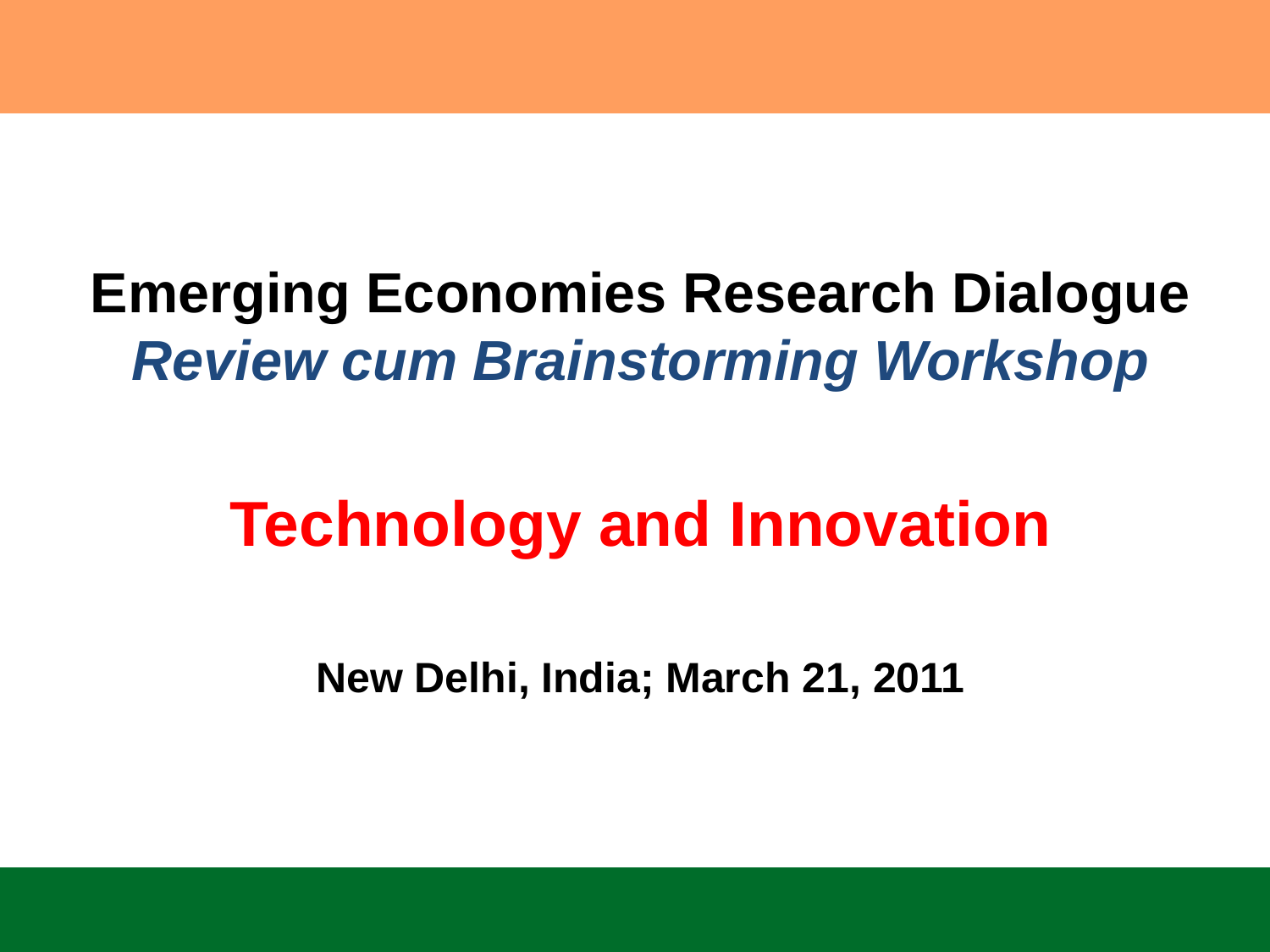### **Papers for Discussion**

- 1. A Preliminary Evaluation of Indigenous Innovation Policy of China *by Xielin LIU and Peng Chen*
- 2. Innovation Systems in Latecomer Development: Sectoral Evidence from South Africa and Malaysia *by Banji Oyelaran-Oyeyinka*
- 3. Evolution and Dynamics of the Brazilian National System of Innovation *by Jose E Cassiolato*
- 4. Uncovering Innovation Dynamics and Development Processes: A Mexican Perspective *by Elisa Calza and Mario Cimoli*
- 5. The Role of the Diaspora in supporting National Innovation System: The experience of India, Malaysia and Taiwan *by Rajah Rasiah, Yeo Lin & Anandakrishnan Muniratha*
- 6. Perspective on Public Funded Research for Technological Development: Insights from India's Technology Trajectory *by Amit Shovon Ray and Sabyasachi Saha*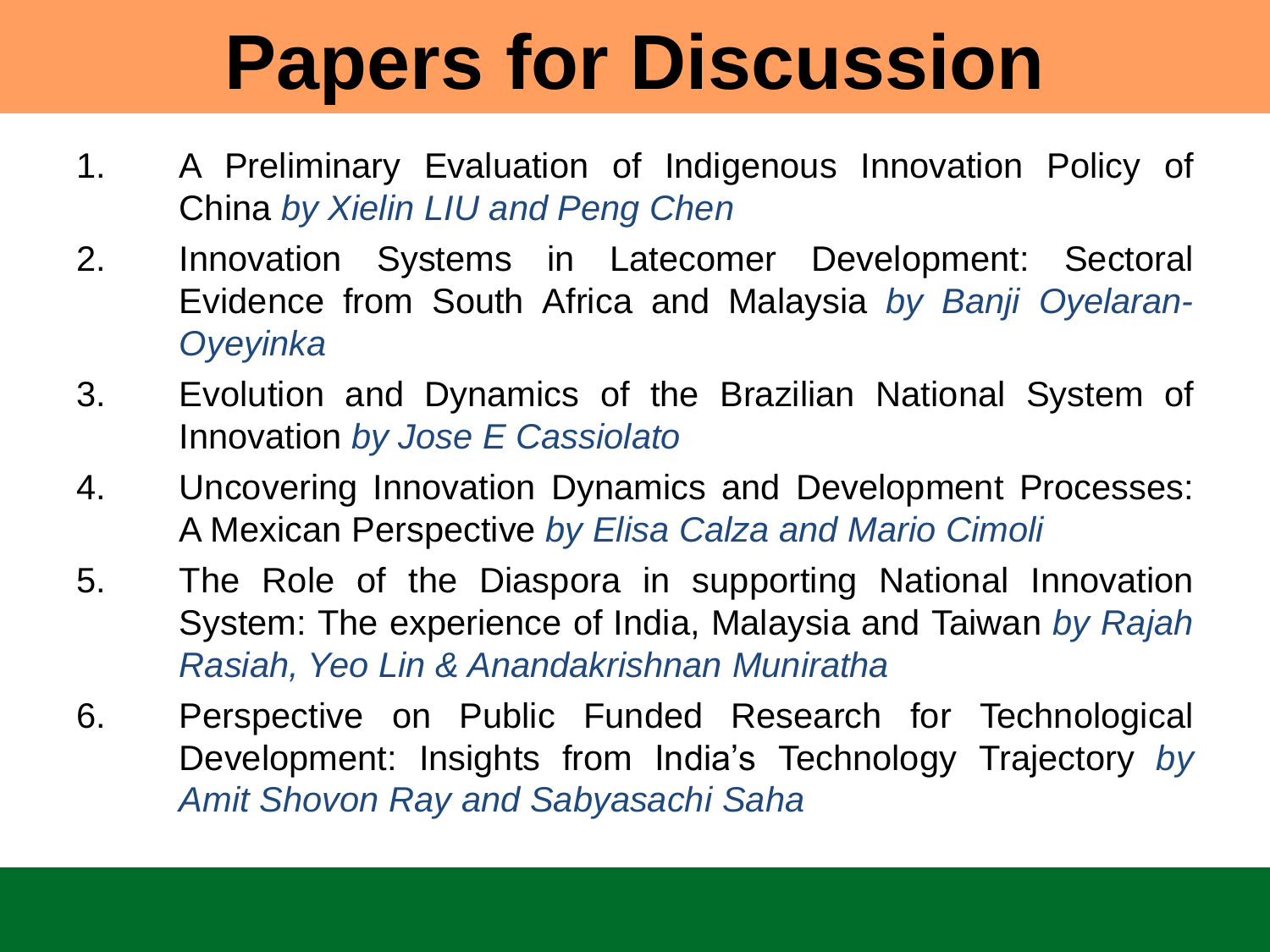### **Overall Summary**

- 1. Country's national Innovation ecosystem covering historical perspectives; Government policy, priority, incentives; industry's capability, investments in innovation; overall macroeconomic structure and many related items were captured in the following papers:
	- a) A Preliminary Evaluation of Indigenous Innovation Policy of China
	- b) Evolution and Dynamics of the Brazilian National System of Innovation
	- c) Uncovering Innovation Dynamics and Development Processes: A Mexican Perspective
- 2. Specific case studies are developed covering a sector's development; impact of attracting the Diaspora and impact of public funded R&D in following papers:
	- a) Innovation Systems in Latecomer Development: Sectoral Evidence from South Africa and Malaysia
	- b) The Role of the Diaspora in supporting National Innovation System: The experience of India, Malaysia and Taiwan
	- c) Perspective on Public Funded Research for Technological Development: Insights from India's Technology Trajectory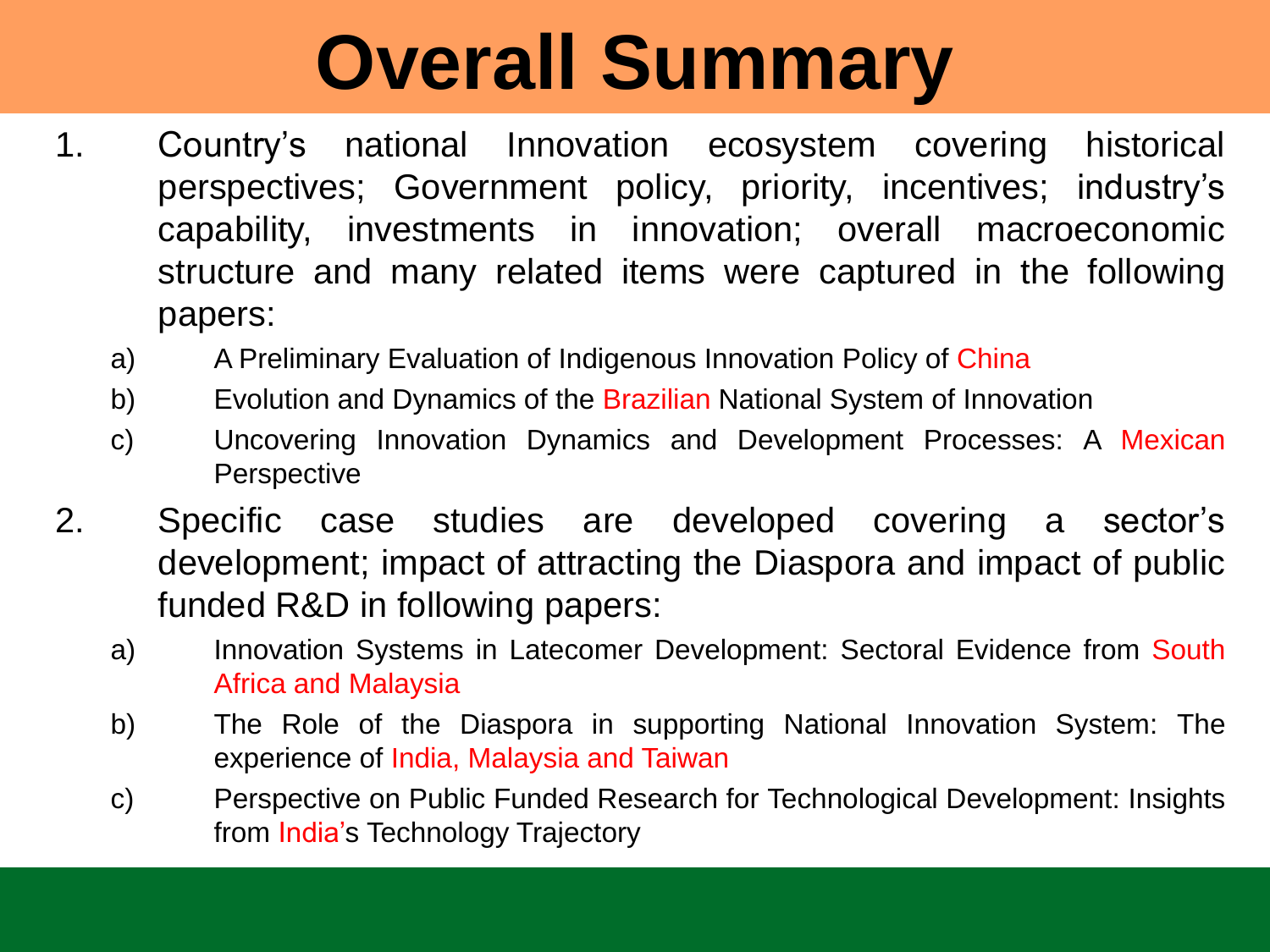### **Overall Observation**

- 1. Commendable initiative by ICRIER
- 2. The papers are exceptionally well written and authors are masters in the fields
- 3. Highly informative papers. Insights and analysis of the authors are very good.
- 4. Purpose for all these papers could have been
	- a) Analysis of nations (of similar historical and economic backgrounds) on some important and relevant "inputs" and "outputs" those are indicators of technology driven innovation systems
	- b) "Inputs" could have been mapped in Govt Policy, Incentives, Delivery mechanism, Intermediation, S&T infrastructure, Higher education, Global S&T partnerships, Industry investment in innovation, IPR regime, and many more
	- c) "Outputs" could have been measured in terms of Industry's ownerships in Global IPs, its global tech-market leaderships, technology applications to societal problems and national challenges, rise in technology led entrepreneurships and many more
	- d) Finally, some recommendations could have been emerged from the best successes in the nations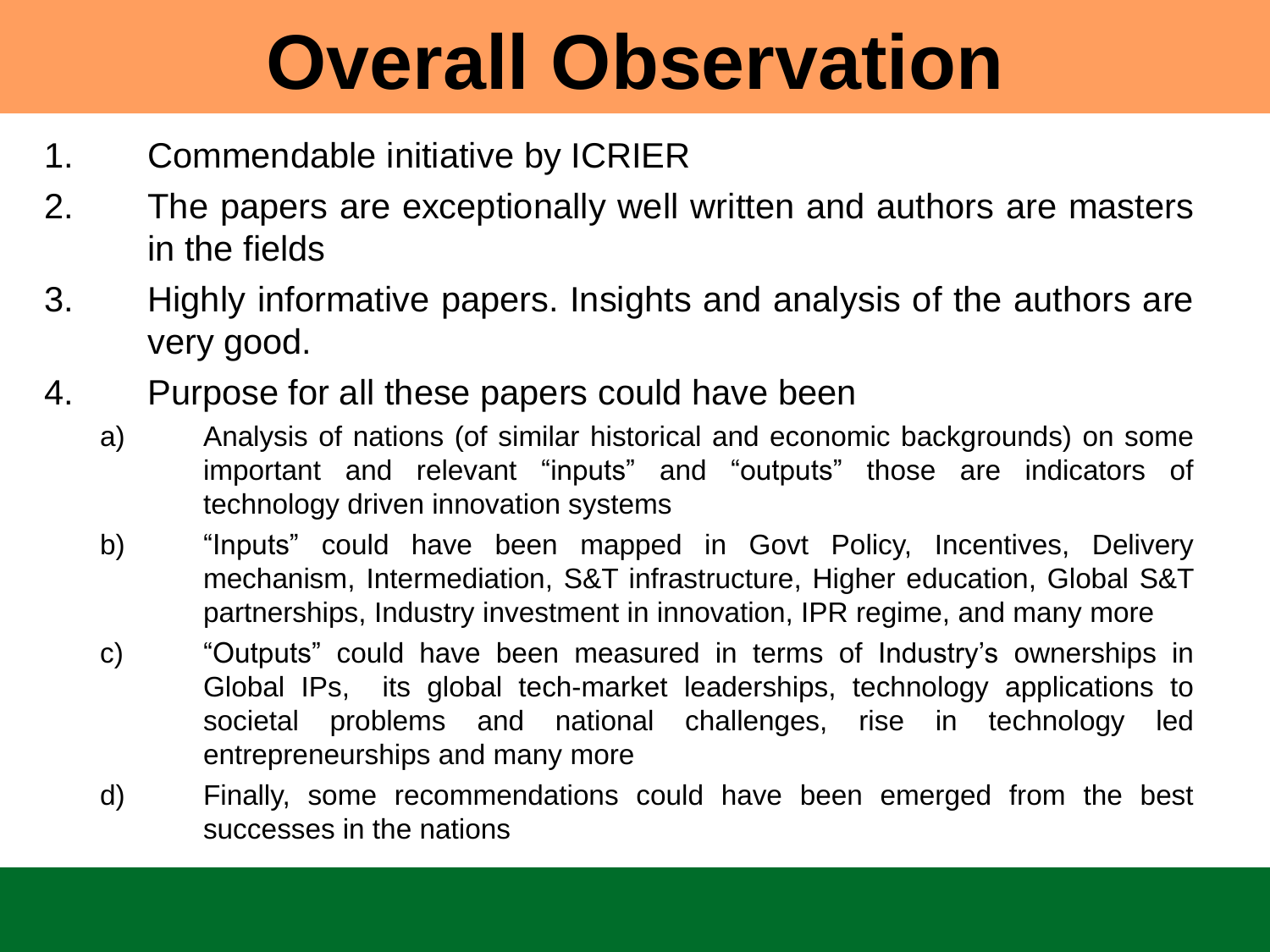#### **A Preliminary Evaluation of Indigenous Innovation Policy of China**

*by Xielin LIU and Peng Chen*

**A Preliminary Evaluation of Indigenous Innovation Policy of China**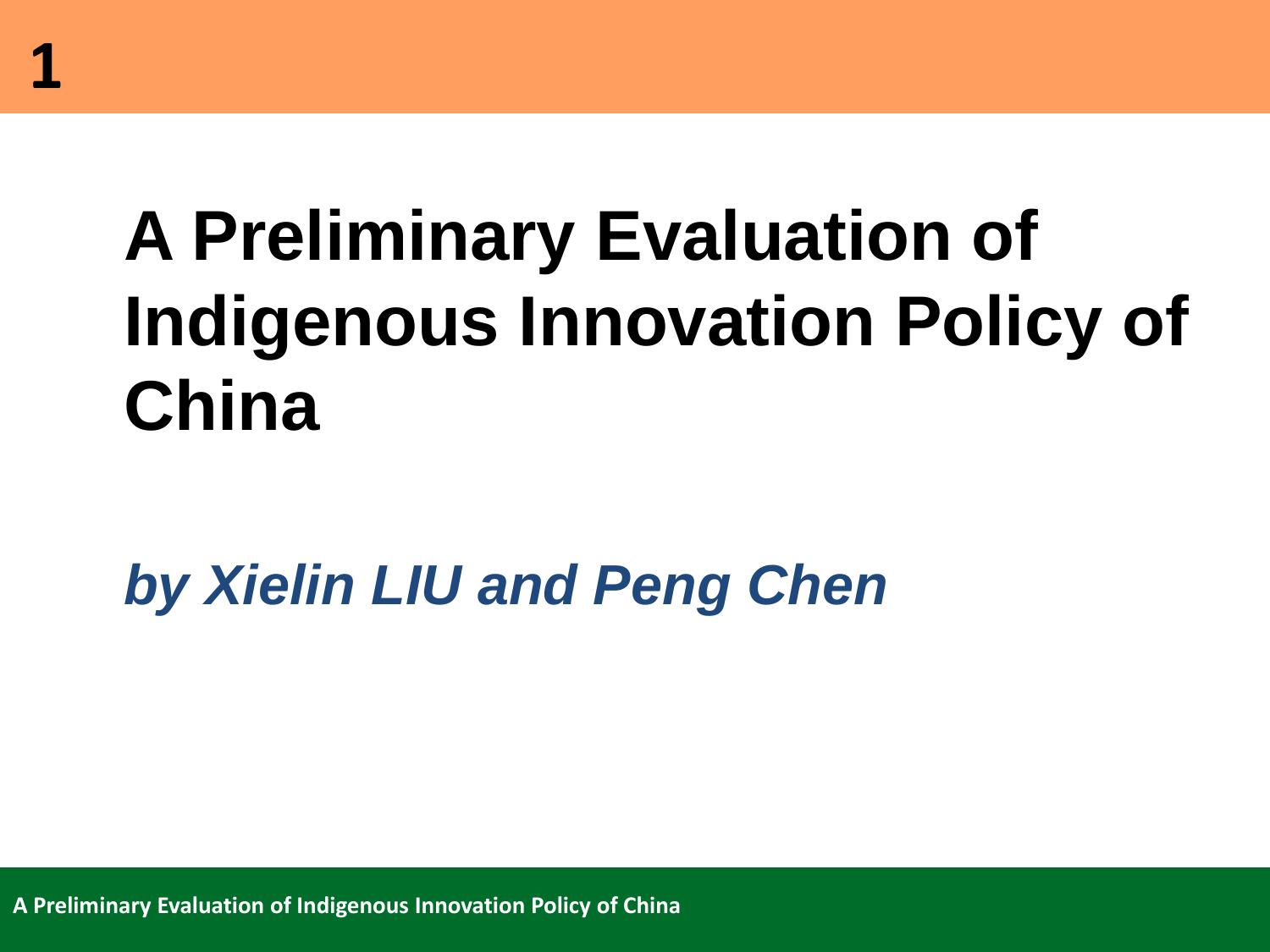### **Summary of the paper**

- Innovation in China at present seems to be more incremental than radical
- Government has established State owned Enterprises and Public R&D facilities to decrease dependence on foreign technology less than 30%
- Reason for moving towards indigenous innovation
	- *Foreign invested enterprises accounted for more than 85%*
	- *Culture of imitation and copying*
- Government spends more money on applied research than basic research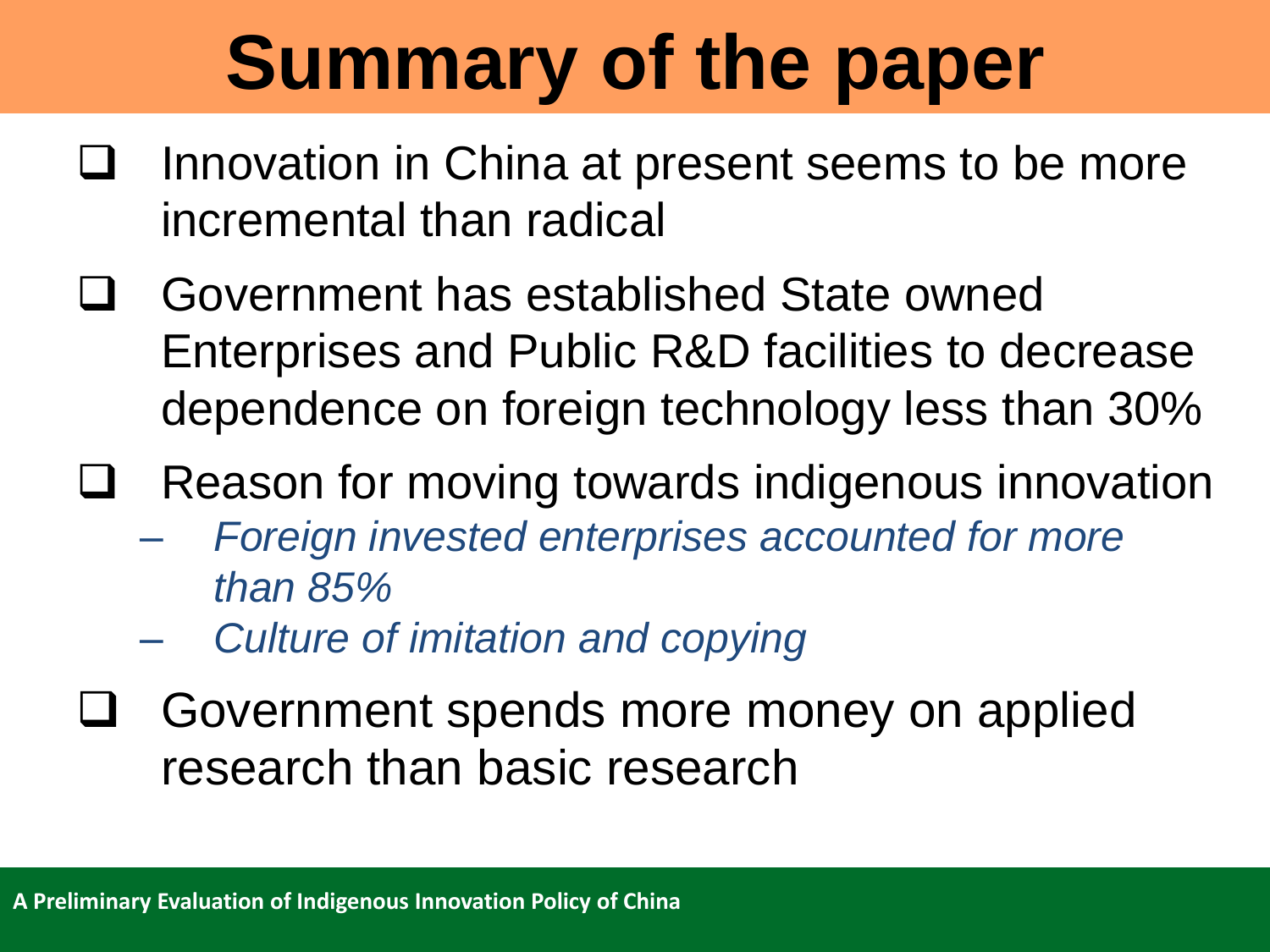- Govt. subsidy to enterprises will lead to decrease enterprises' R&D expenditure while subsidy to research institutions will promote enterprises' R&D expenditure
- Inputs of innovation in different ownership of enterprises
	- *State Owned Enterprises (SOEs) get more support from*  Govt. but experienced decline in R&D human resources
	- *Private and foreign enterprises spend more money on R&D than SOEs*
	- *Number of R&D labs in SOEs declined*
	- *Private enterprise labs have more Scientist than SOEs*
	- *Amount of money required for adoption of imported tech. is more in SOEs*
	- *Private enterprises have more patents than SOEs*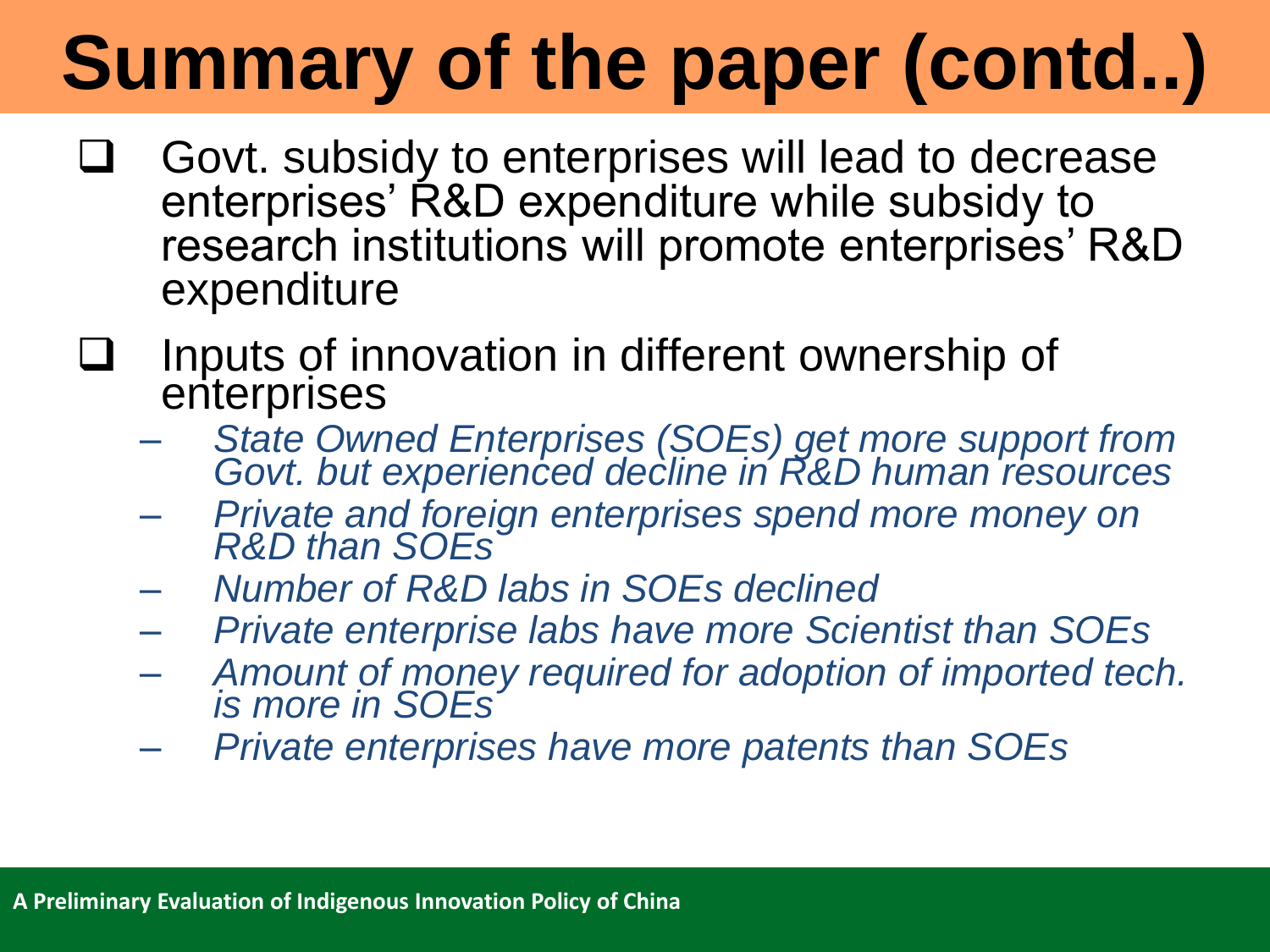- Top-down innovation policy if complemented by bottom-up approach then it can yield more innovation capability
- $\Box$  Three challenges
	- *To indirectly promote innovation by investing in institutions*
	- *Support private enterprises in their framework of indigenous innovation policy*
	- *Create environment for domestic industry to avail the FDI spillover effects of R&D*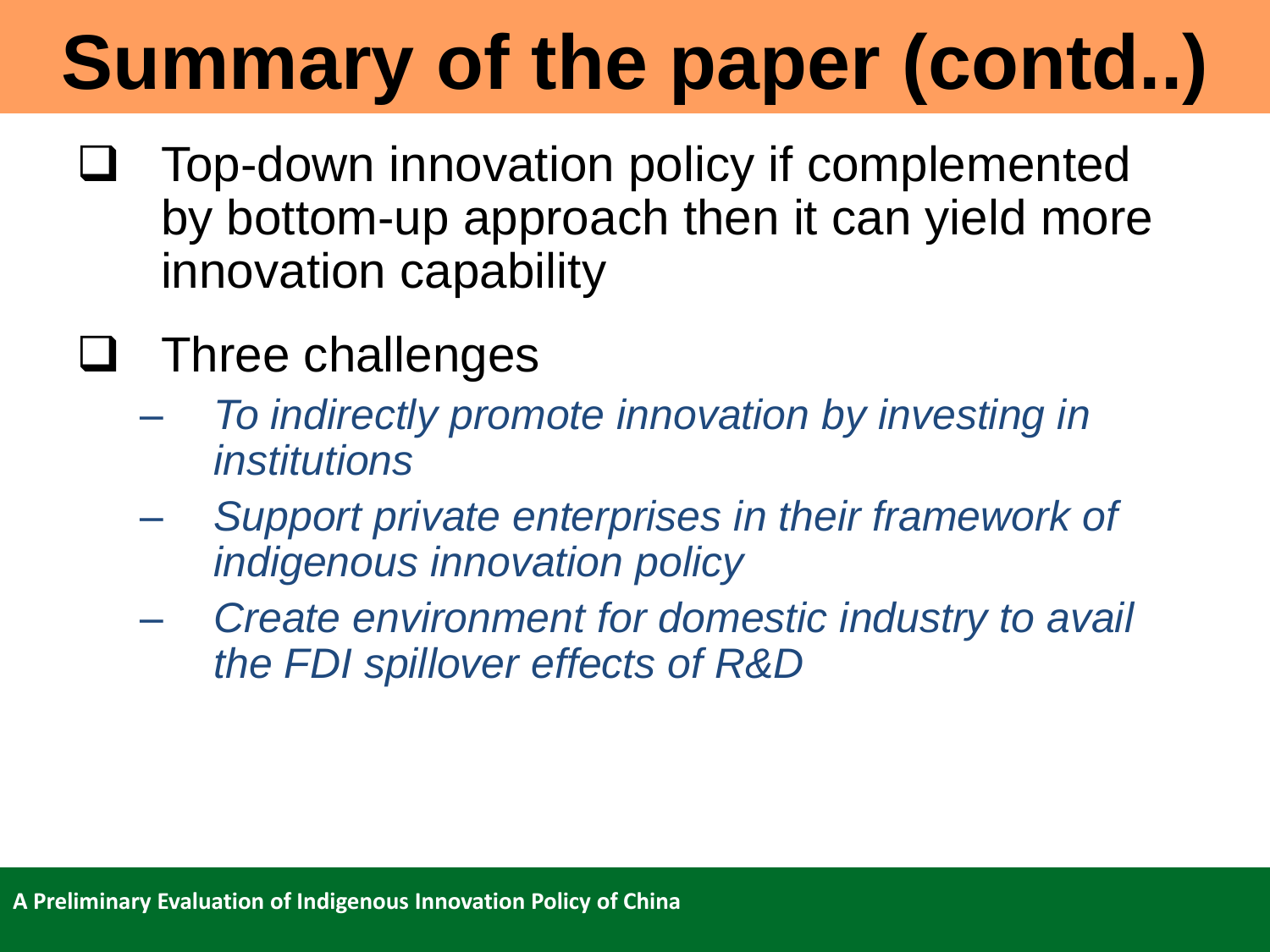#### **Observations**

- The rationale behind the Chinese Government funding SOEs could also be mentioned as there could be other reasons like socio-political which could justify such policy
- Has the expenditure on SOEs by the Govt. produced any products of National Importance in all the compared years that could justify Govt. supporting the SOEs?
- Did the private enterprises benefitted from the improved infrastructures like efficient ports, good quality roads etc. which Govt. facilitated keeping in view the SOEs?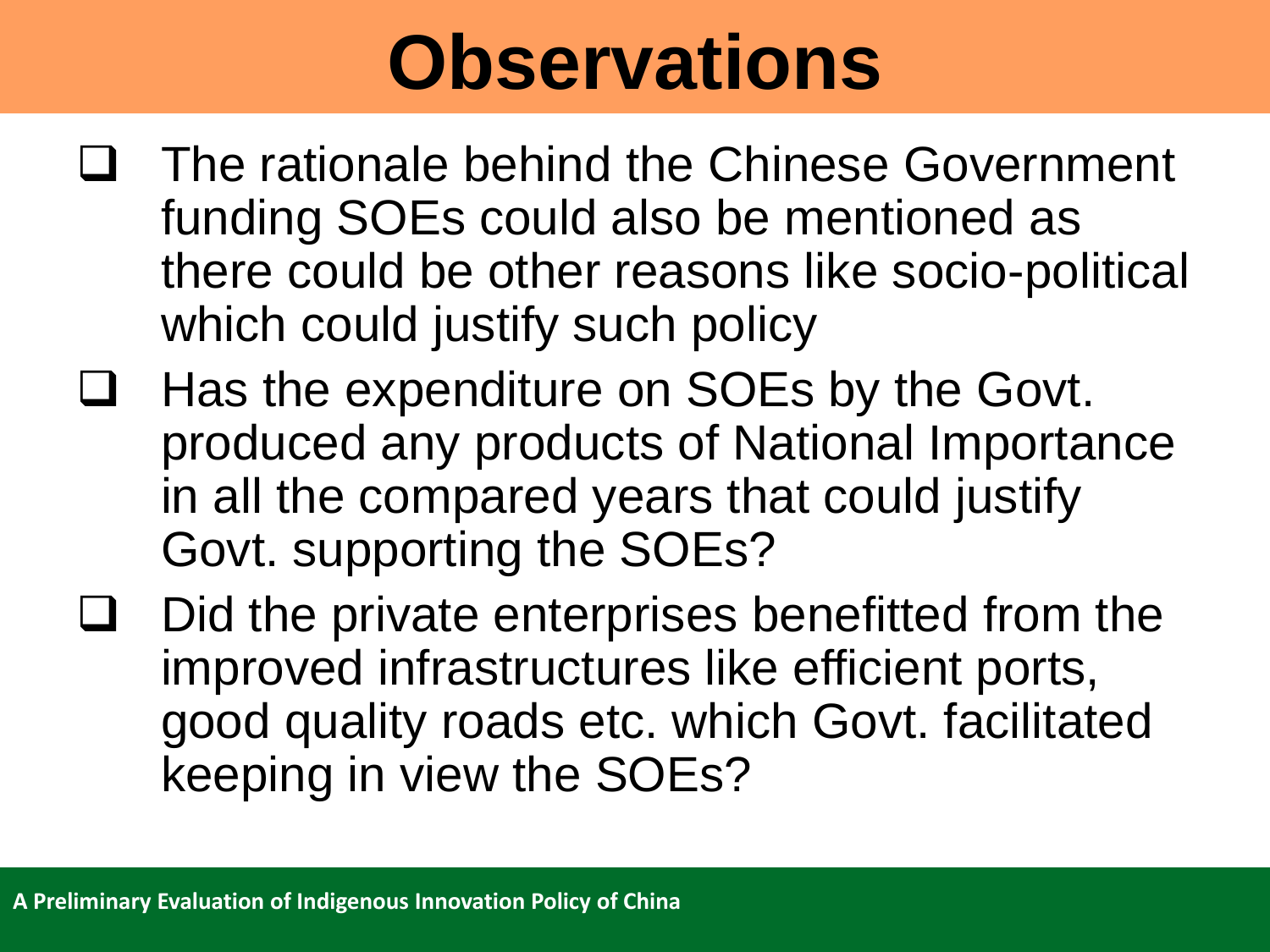### **Observations (contd..)**

- $\Box$  It would be good to explore whether Govt. allocates the R&D expenditure for the SOEs every year based on a logical process or the SOEs themselves reduced their R&D expenditure
- Any correlation between employment and investment in SOEs? Are they supported initially to create employment?
- Even though this paper identifies three challenges it would be good to have a concrete policy measure and time bound means to achieve them, at least a progress in that front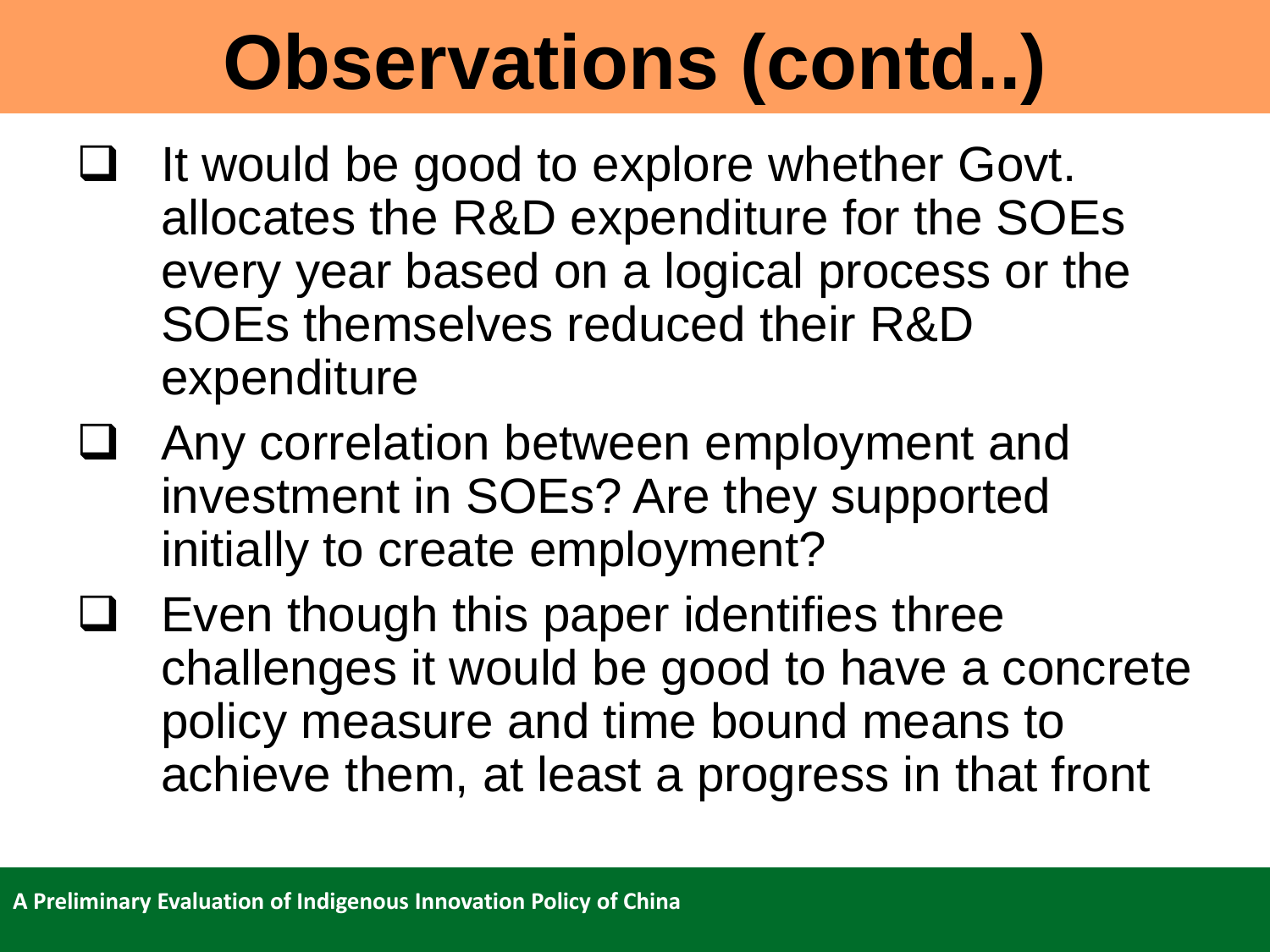### **Innovation Systems in Latecomer Development: Sectoral Evidence from South Africa and Malaysia**

*by Banji Oyelaran- Oyeyinka* 

**Innovation Systems in Latecomer Development: Sectoral Evidence from South Africa and Malaysia**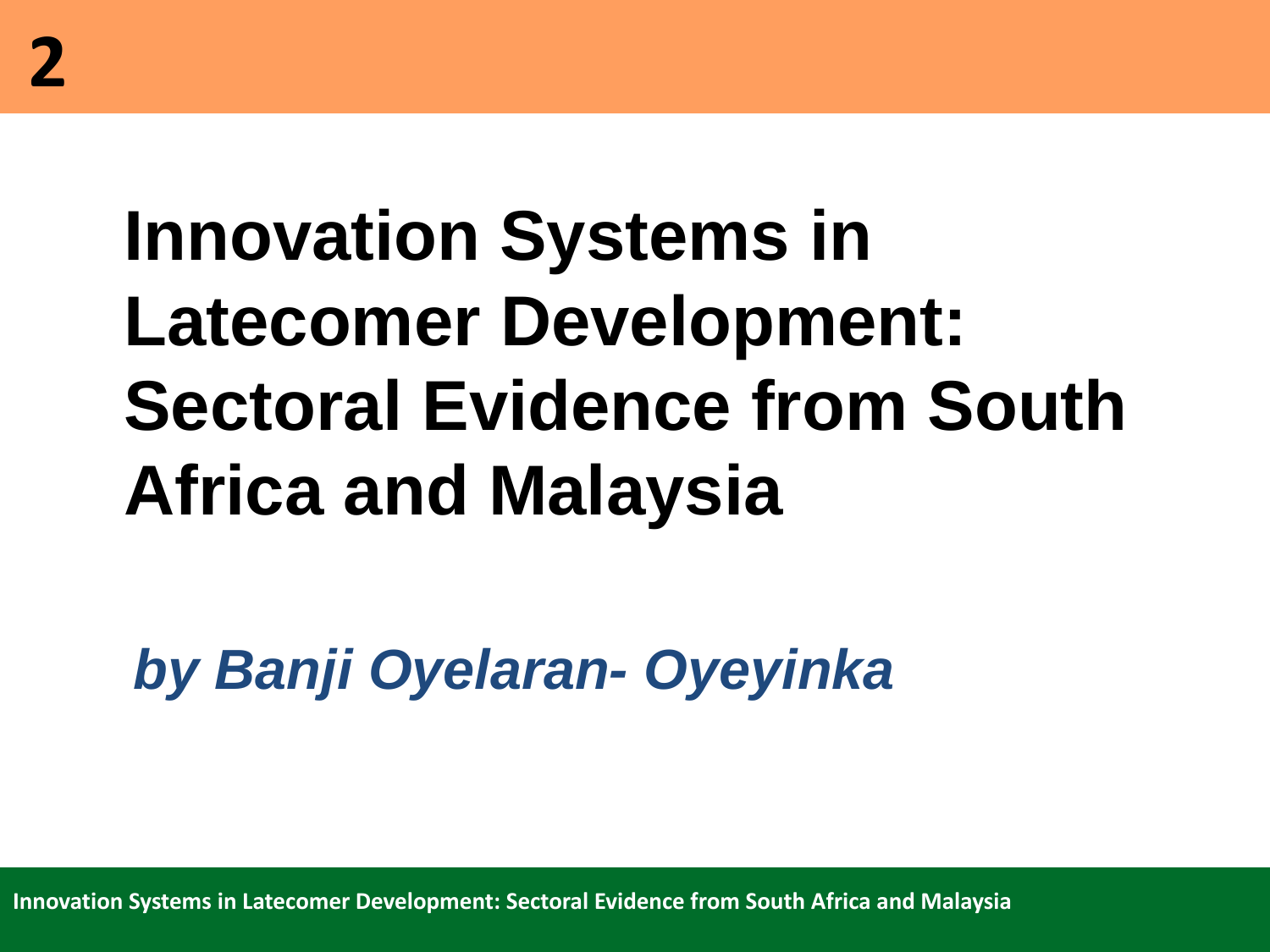### **Summary of the paper**

- The paper analyses the main institutional mechanisms that foster the emergence and performance of the firms in knowledge intensive sectors
- $\Box$  It illustrates inter-linkages between state policy, technological capabilities and interactive learning
- Analysis focuses on two main propositions
	- *1. Examine the microeconomic process of interactive learning leads to innovation in latecomer economy*
	- *2. Firms in latecomer economy require state support to produce and innovate in face of a immature market*
- Analysis shows that state support is not just implementing a set of policies but the ability to set up institutions that reflect a harmony b/w knowledge and physical infrastructure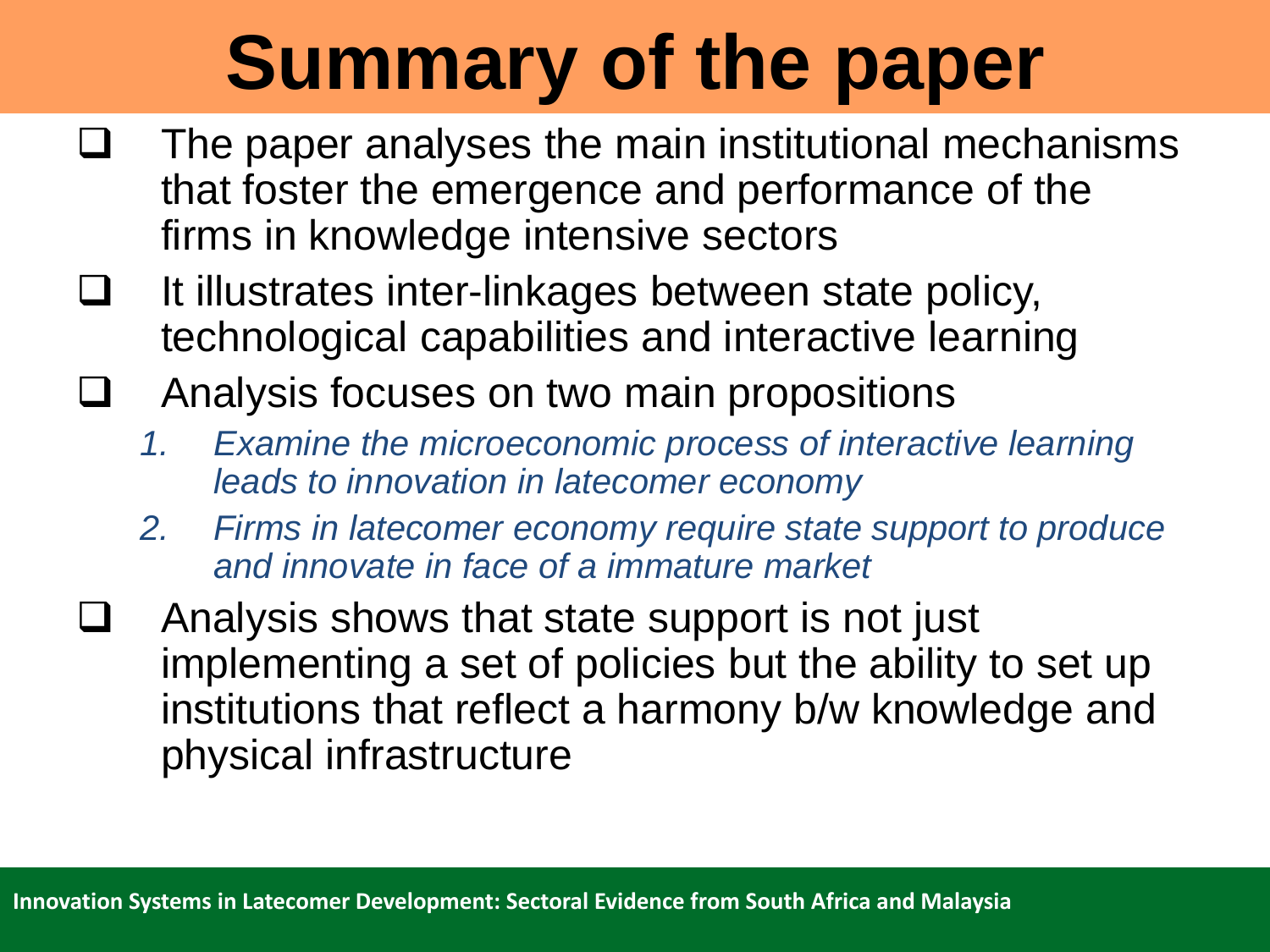- Regarding building innovative capability the south African survey revealed
	- *1. Quality control and reverse engineering are the major upgrading paths for firms*
	- *2. Growing interaction with customer needs and learning by doing is effective*
- $\Box$  Firms that collaborates with others
	- *1. Have higher export intensity*
	- *2. Older than non collaborators*
	- *3. Indulge much more in own product development*
- **□** Malaysian Govt. introduced proactive policies to attract high-tech multinationals to Penang (Tech park)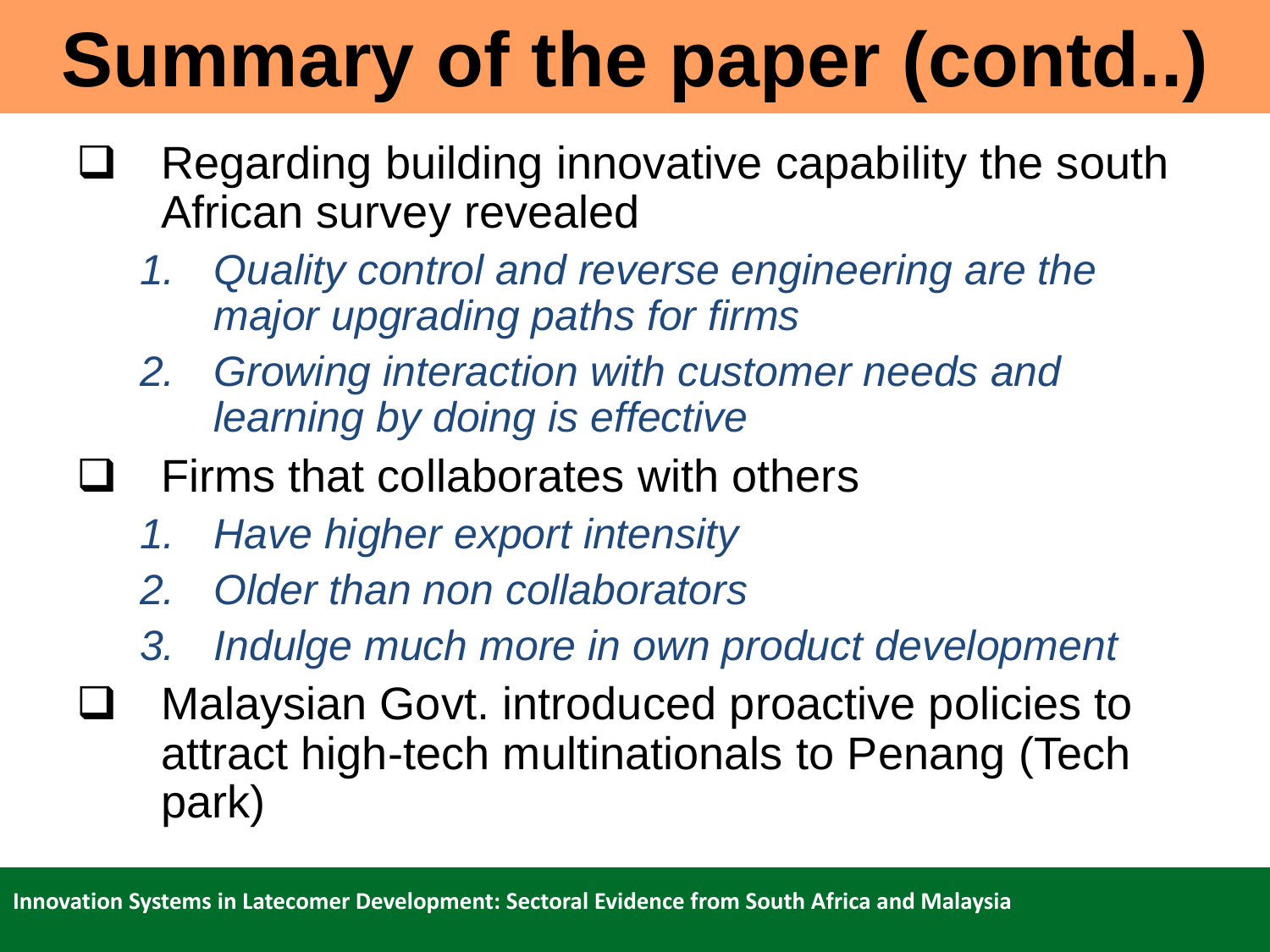- □ Similar to firms in SA, firms in Malaysia also learn mainly through quality control activities and reverse engineering.
- $\Box$  The study emphasizes
	- *1. Focus on combination of factors specific to institutional innovation*
	- *2. Harmony of institutions and policies that bring about change*
	- *3. Limitation of the state in deliberately building knowledge infrastructure*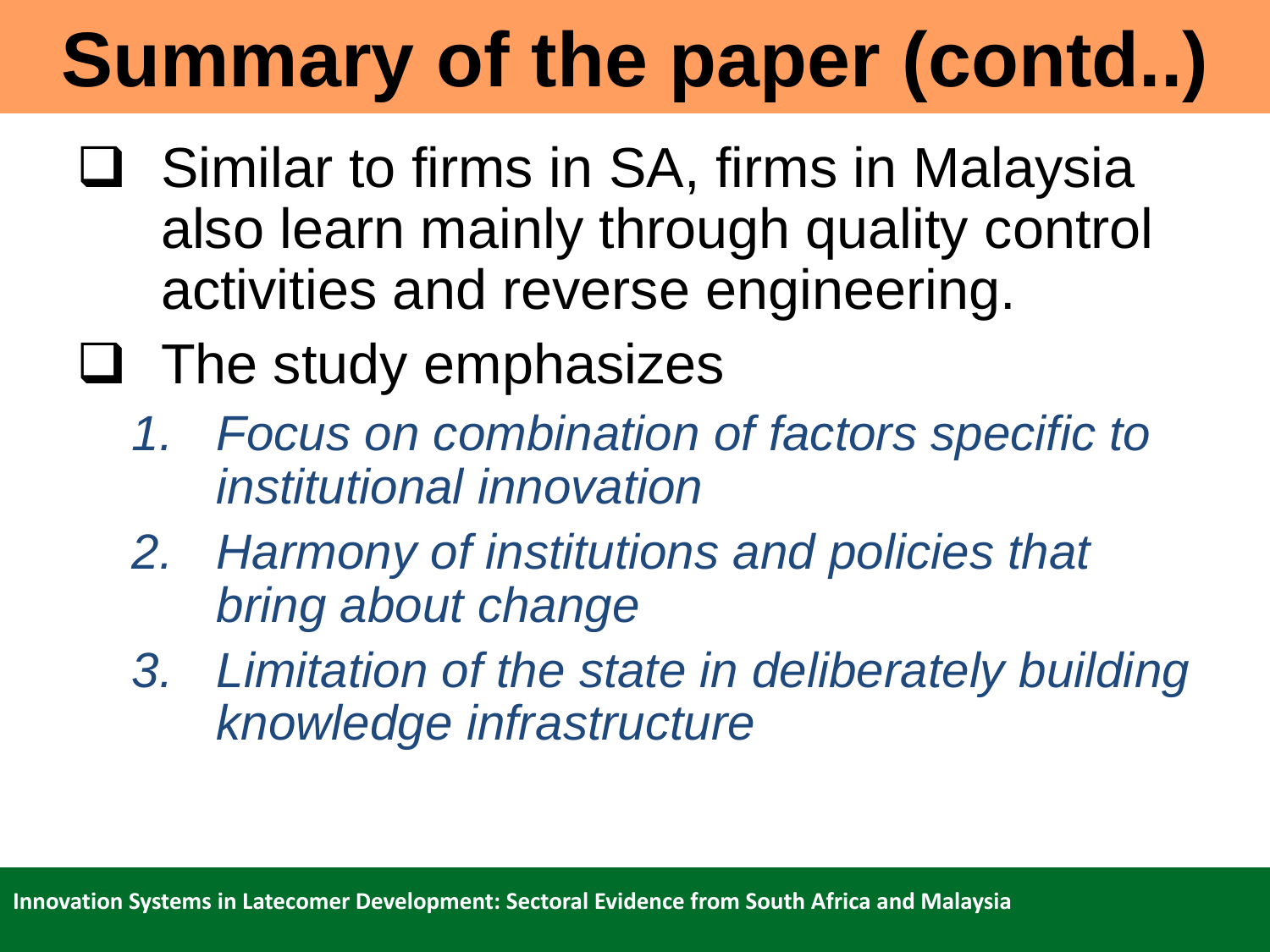#### **Observations**

- $\Box$  The ICT sector selected by the author may not be the strength of the select countries. What is the rationale behind selecting this sector?
- □ Comparison of Software vs. Hardware in SA and the regions, Penang vs. Johor in Malaysia creates two dissimilar examples to be compared
- $\Box$  "those firms receiving state support tend to be more innovative than those that do not"- Why?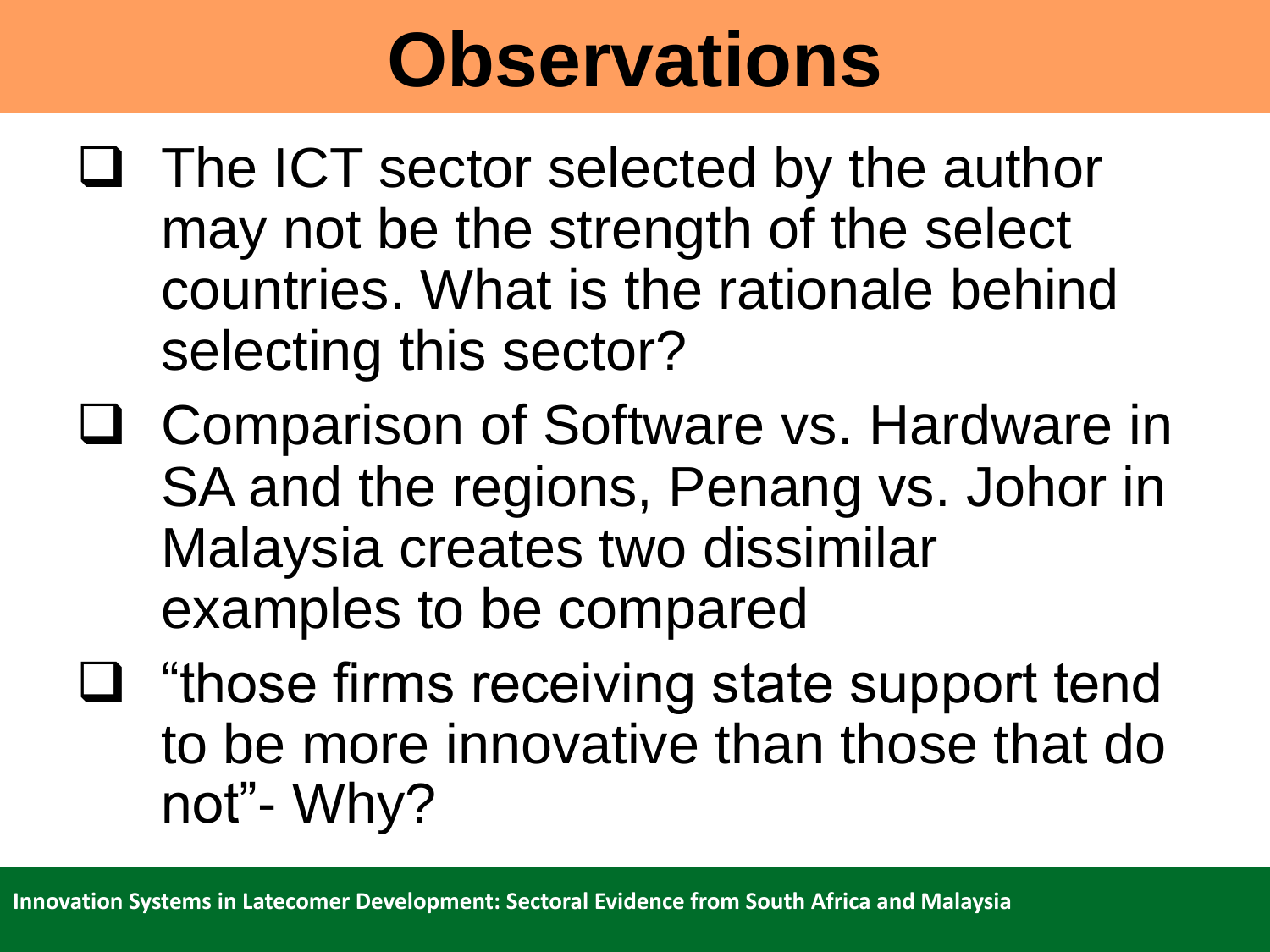#### **Observations (contd..)**

- $\Box$  "..what counts is the combination of factors as well as the coherence and harmony of institutions and policies that bring about change"- does this imply that combination of factors might be unique to the situation?
- If policy and infrastructure created are delinked, then what brought those infrastructure facilities in regions which aided in the industrial development? Was their any other compelling reasons for Govt. to create infrastructure facilities without any policy precedent?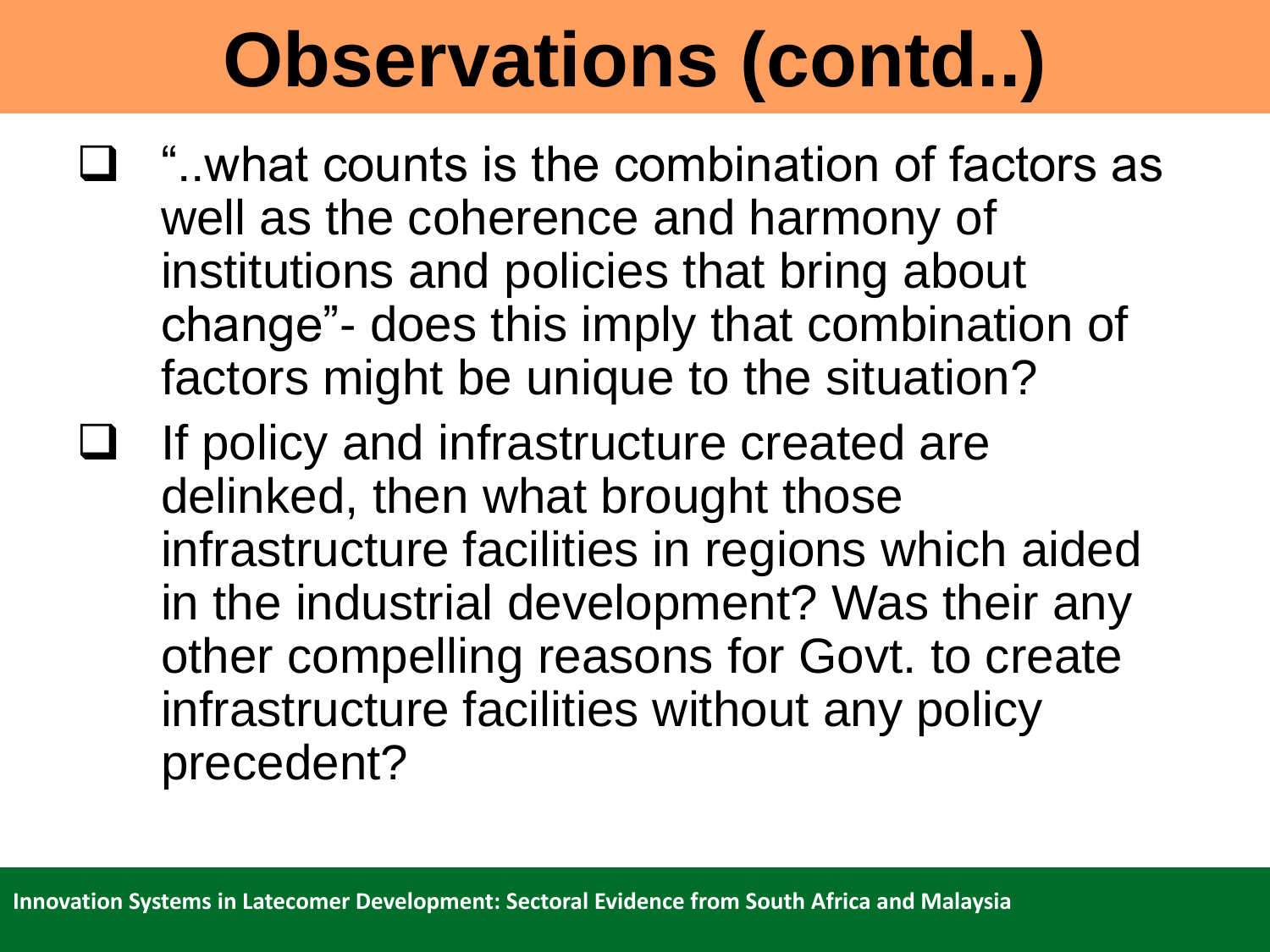#### **Evolution and Dynamics of the Brazilian National System of Innovation**

*by Jose E Cassiolato*

**Evolution and Dynamics of the Brazilian National System of Innovation**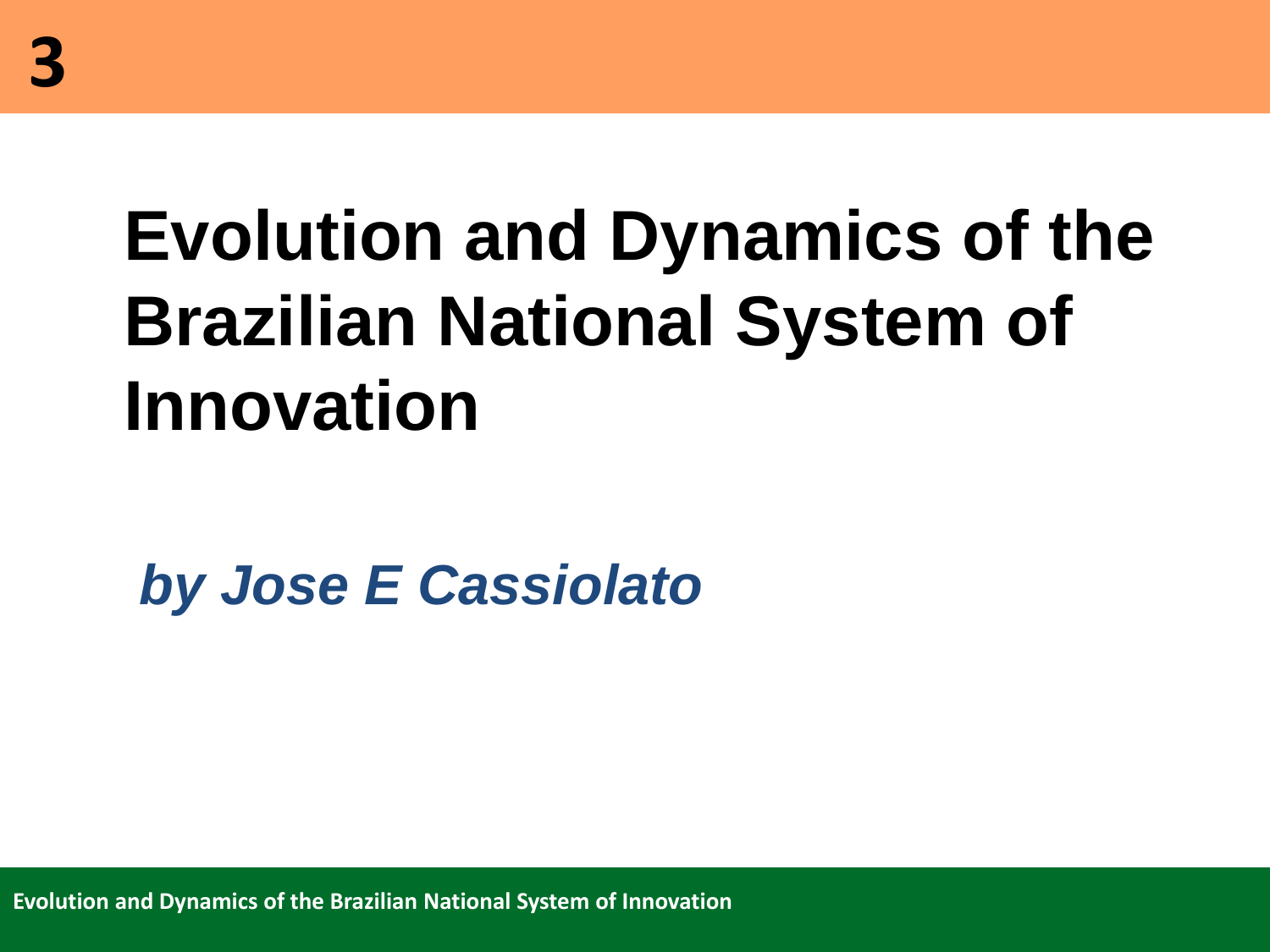#### **Summary of the paper**

#### $\Box$  The paper highlights

- *1. Limitations of the Brazilian National Innovation System*
- *2. Inefficiency of the traditional indicators of innovation to measure innovativeness of some of the core sectors like services and agro-industry*
- Author touches upon the narrow and broad view of **NIS** 
	- *1. Narrow View = Linear approach primarily focuses on S&T policies covering R&D and interaction between scientific and tech infrastructure*
	- *2. Broad View = Systematic understanding of socioeconomic capabilities, historical processes, institutional evolution and development trajectories with very specific local features and dynamics*
- □ Colonization in Brazil hindered growth of scientific and technological knowledge till first half of 19th century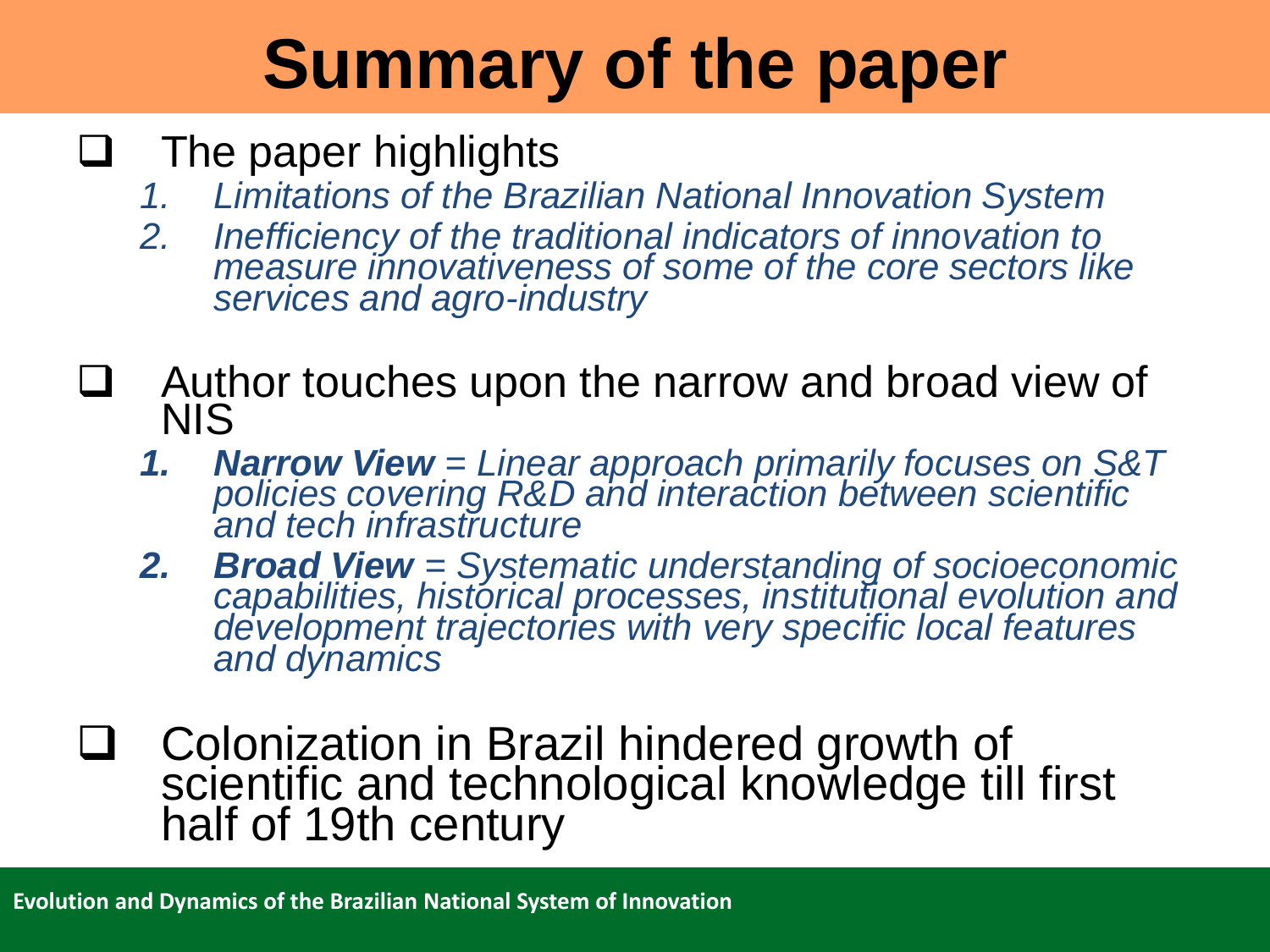- Period of import substitution had transformed Brazil into an industrialized nation by 80s with an industrial structure similar to OECD countries
- $\Box$  But the second oil Crisis restricted this growth and to counter that Brazil open up its economy
- $\Box$  Brazil formulated policies
	- *1. To achieve macroeconomic stability at the cost of lowering state investment in industrial R&D and scientific research*
	- *2. Relied on FDI and global technology and spill over effect*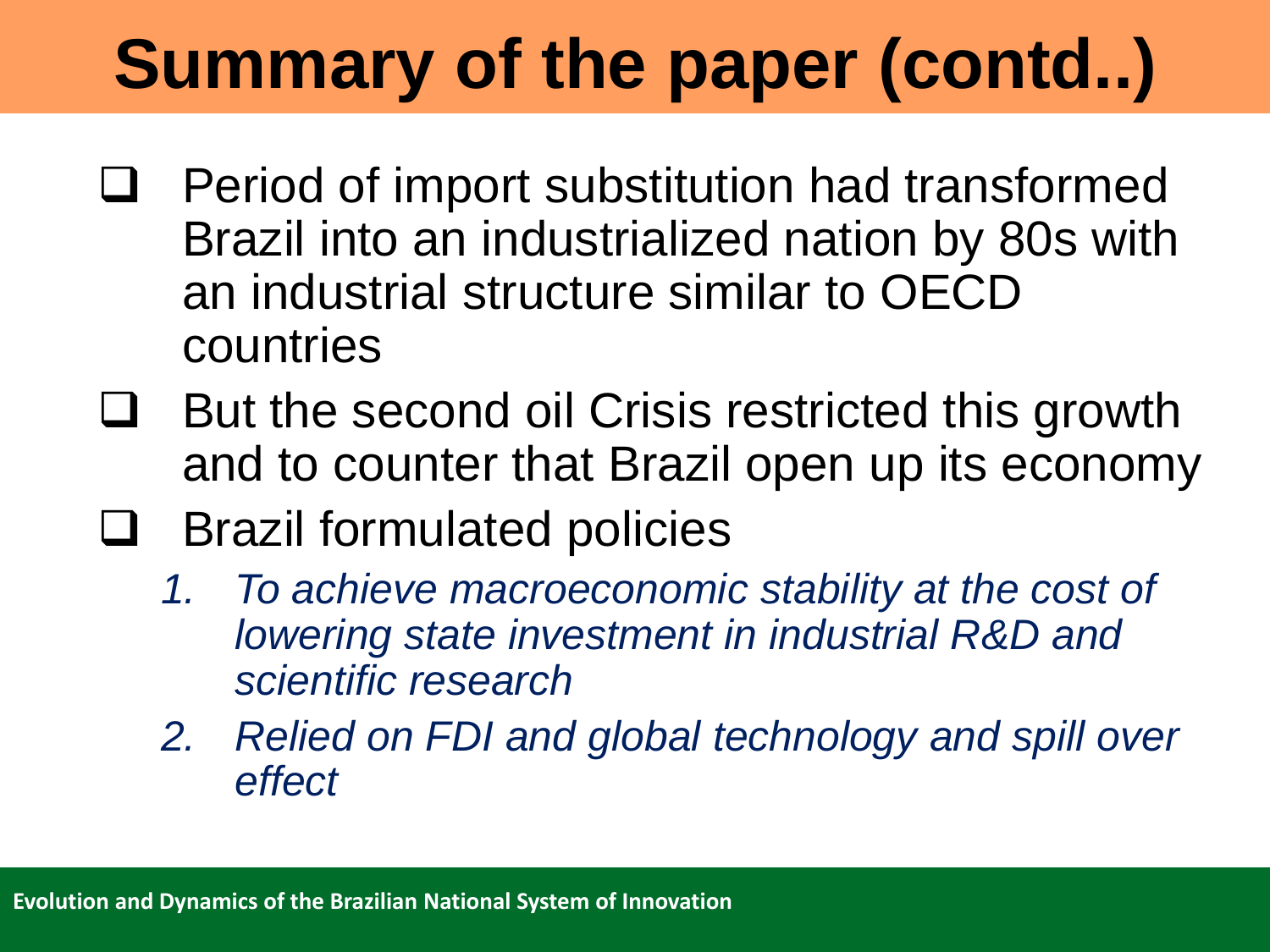- $\Box$  Rich biodiversity is responsible for development in agro-industry
- high heterogeneity and unequal regional distribution of wealth (inequality) was responsible for
	- *1. Low quality education*
	- *2. Regional pockets of excellence*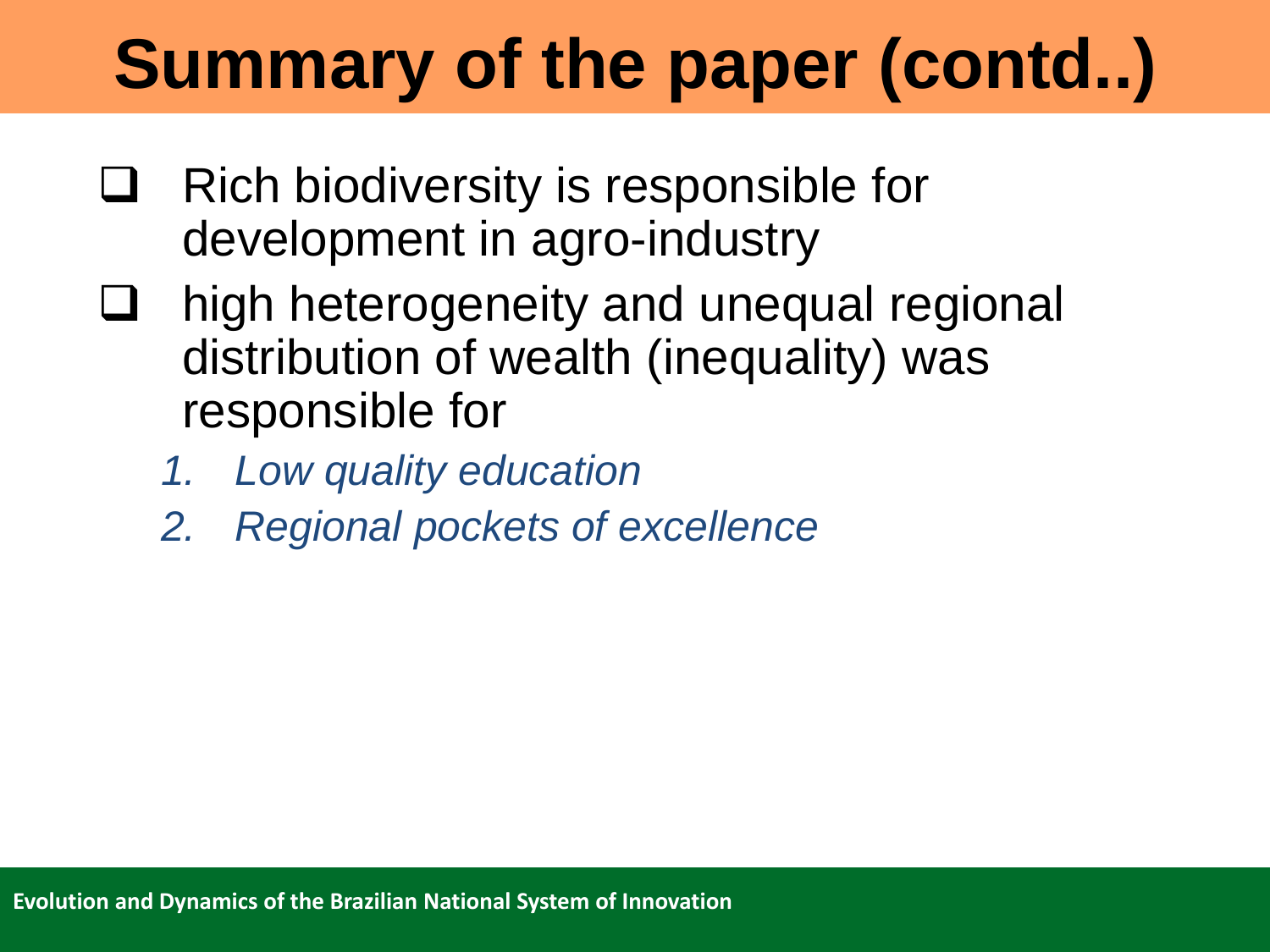#### **Observations**

- Report states that by 1980 Brazil has transformed its production structure into not much different from other OECD countries- it is not very clear though to what sophistication level (compared to OECD economies) this production structure was supported by endogenous technological innovation
- The report points out that traditional innovation measurement parameters are not sufficient to capture the innovativeness of sectors like "services" and "agri-industry" but fails to mention any alternative approach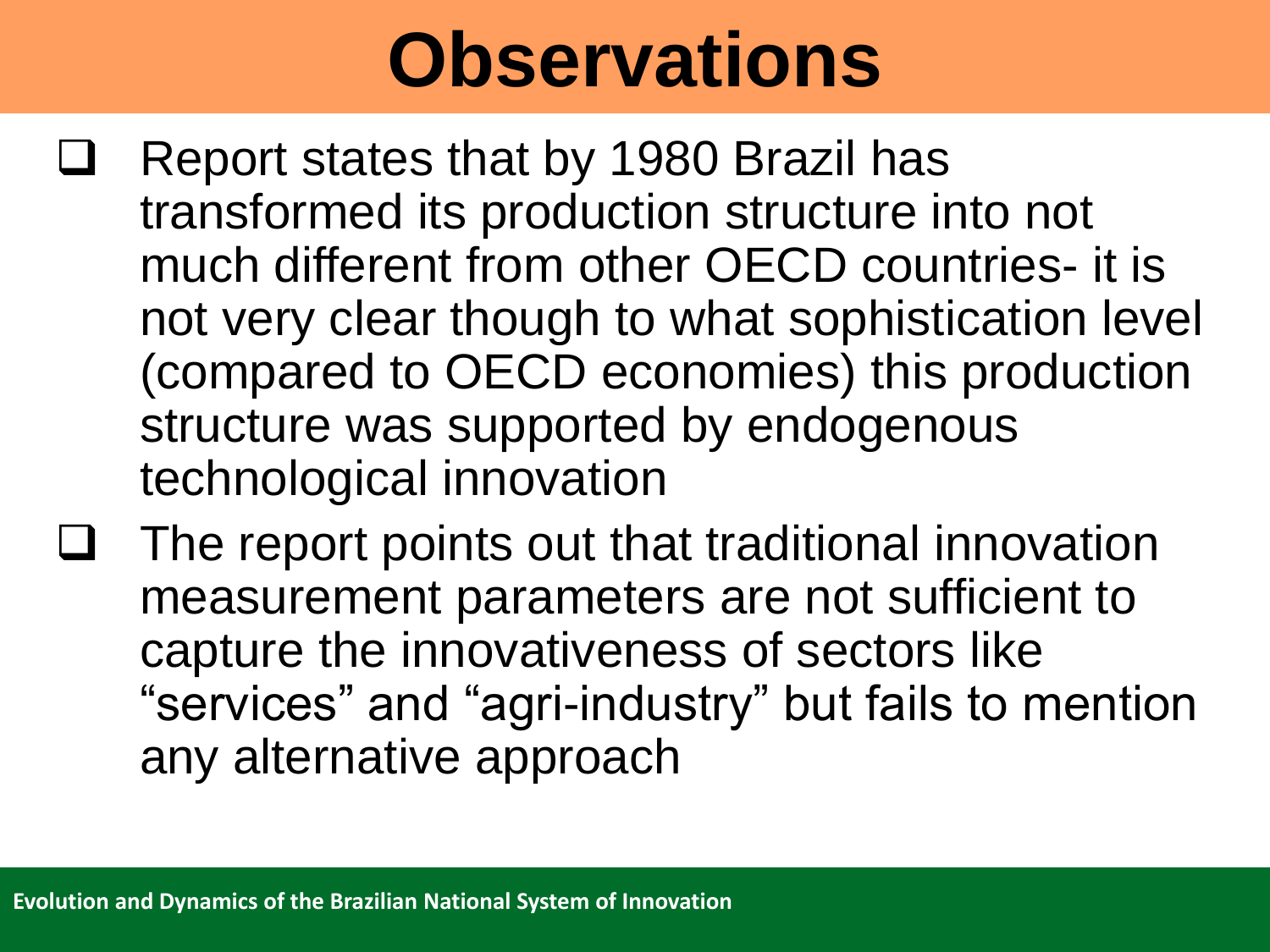#### **Observations (contd..)**

 Report observes the decrease in state funding for the Brazilian center of excellences (CoEs) like "EMBRAPA", "Embraer" or "Cenpes" which as a result had to liquidate some of their functionalities, is a negative step. But importance of public funding and less reliance on market funding to create and sustain CoEs needs more clarification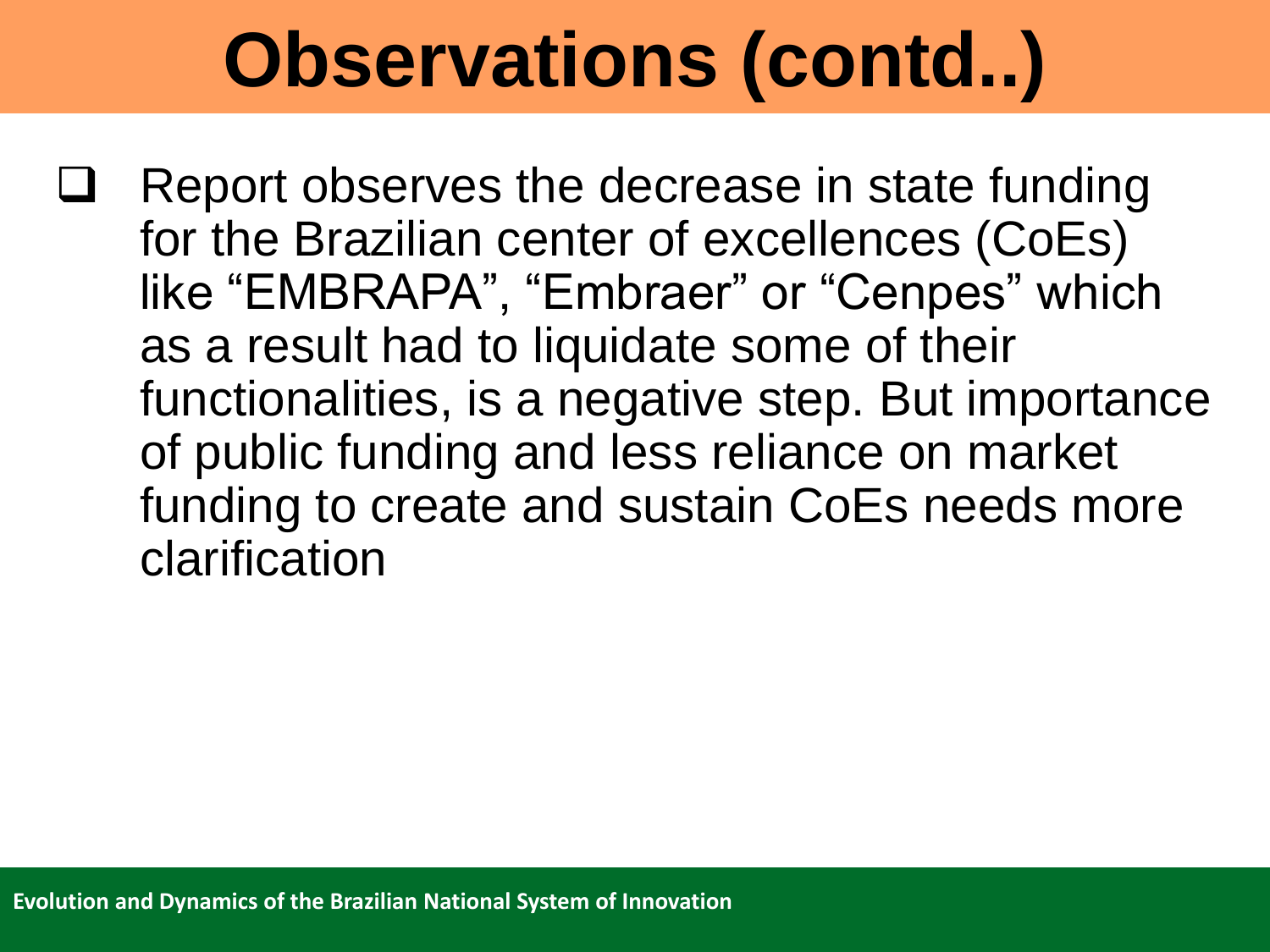#### **Uncovering Innovation Dynamics and Development Processes: A Mexican Perspective**

*by Elisa Calza and Mario Cimoli* 

**Uncovering Innovation Dynamics and Development Processes : A Mexican Perspective**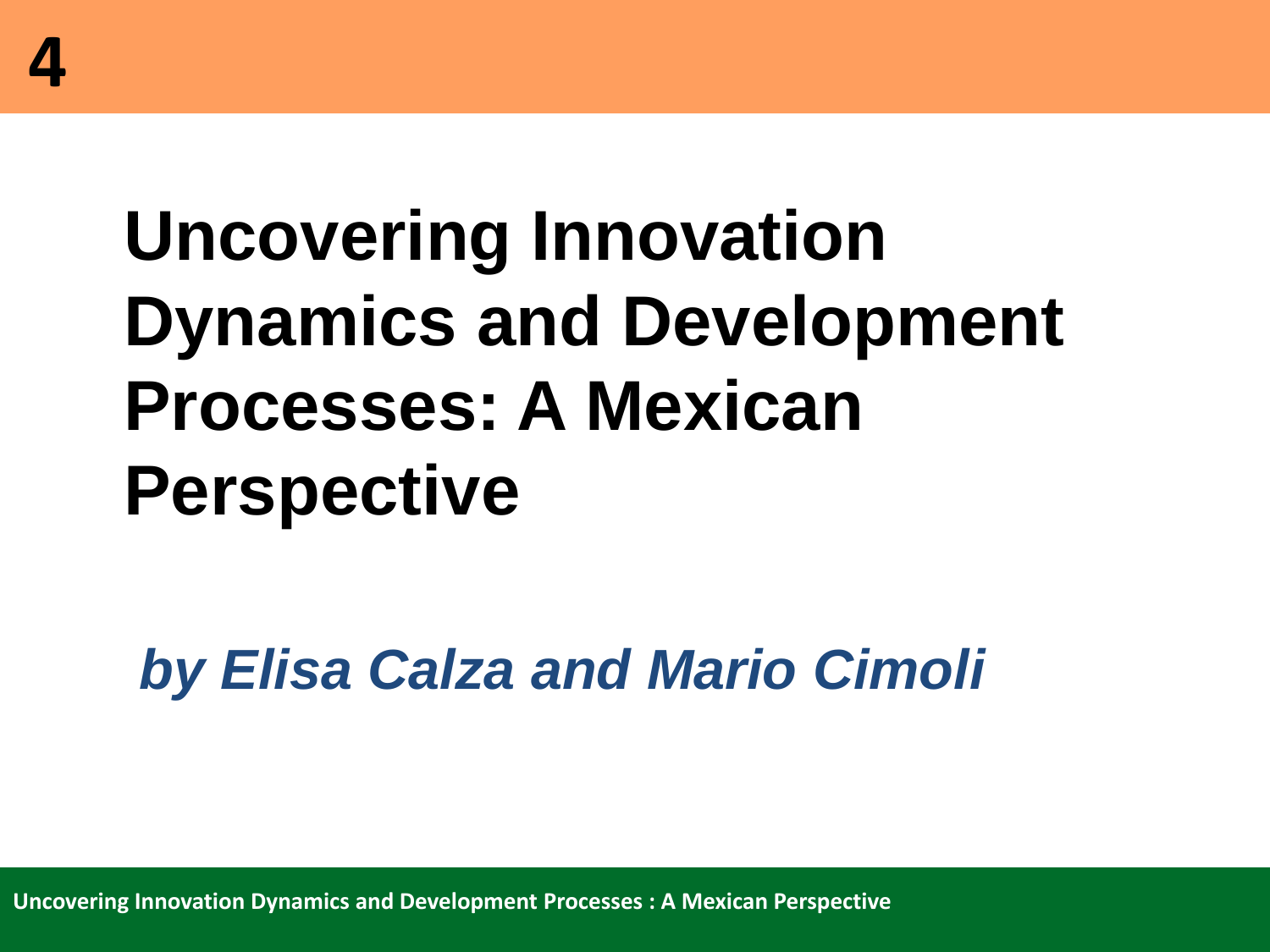#### **Summary of the paper**

- $\Box$  This paper highlights the drawback of the National Innovation System (NIS) as a sole framework to bring improvement in the macroeconomic condition
- $\Box$  The author suggested to combine the macroeconomic policy and productive structure with NIS framework to achieve greater success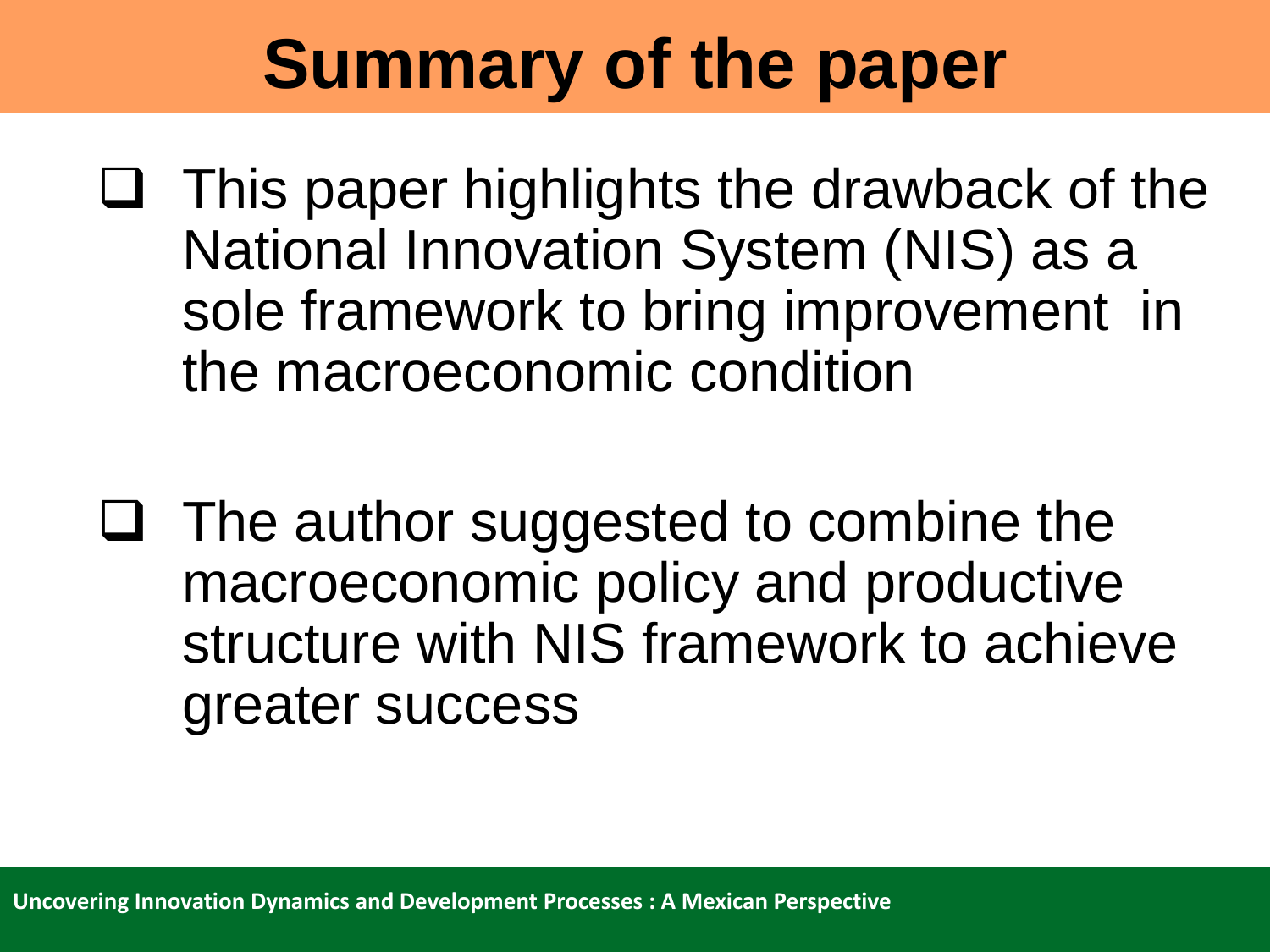- Three fundamental dimensions of innovation dynamics
	- *1. Macroeconomic fundamentals = policy implementation for sustaining economic stability*
	- *2. Production structure*
	- *3. National Innovation System = linkages and systemic interaction between institutions and other actors of Innovation*
- Macroeconomic fundamentals
	- *1. Initially Mexico introduced policy of import substitution*
	- *2. Local production boosted by public funding*
	- *3. Public investment was channelized to create institutional infrastructure and scientific and technological research*
	- *4. Following the crisis in 80s Mexico opened up the economy*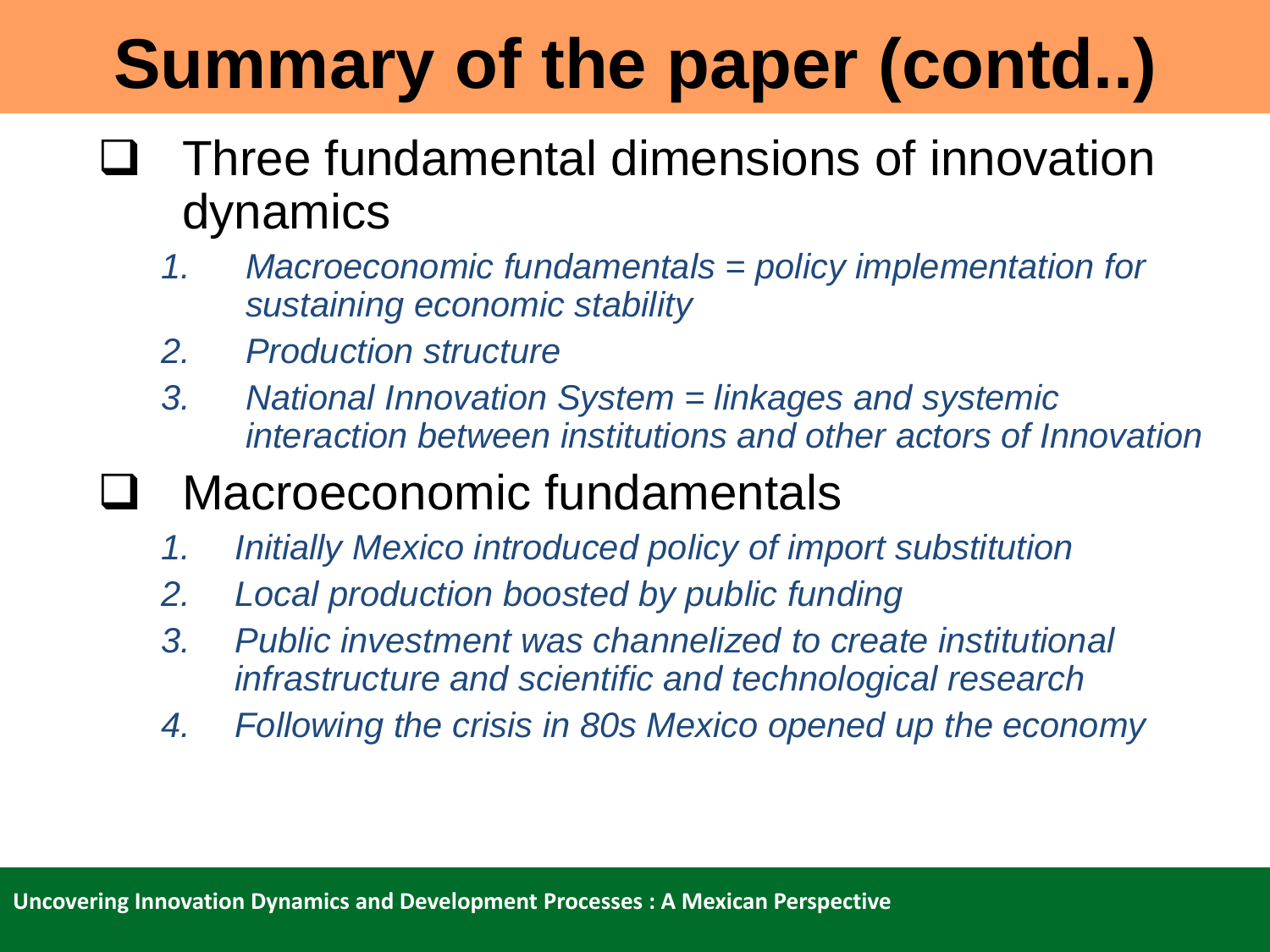#### **Q** Production Structure

- *1. Macroeconomic fundamentals affected the production structure (export-led)*
- *2. Multinationals sourced its technology internationally without banking on local R&D*
- *3. This condition did not support national technological capability building*

#### □ National Innovation System

- *1. Also affected by policy shift*
- *2. Government relied on export-led growth and subsequent technology spillover effect*
- *3. Public funding for institutional research was reduced*
- **T** Macroeconomic fundamentals took the center stage to shape the innovative capability building in Mexico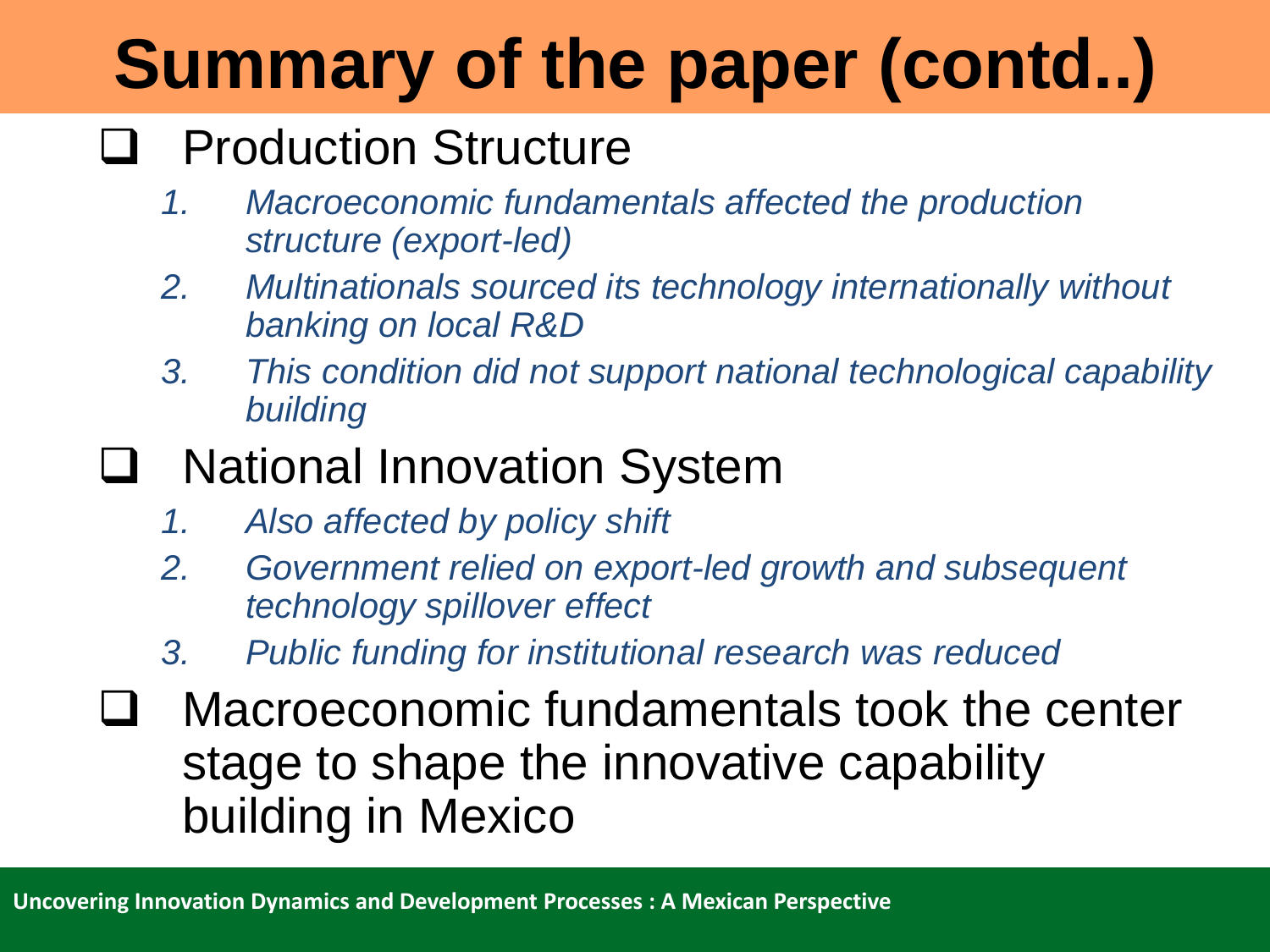#### **Observations**

- Authors claim of emulating the combined approach of macroeconomic policies, production structure and NIS by other developing nation is not compelling enough, as challenges faced by other nations are very different on the ground (Ex. India needs strong NIS system more than macroeconomic policy amendment)
- How the production structure and the NIS has affected the formation of macroeconomic policy has not been portrayed effectively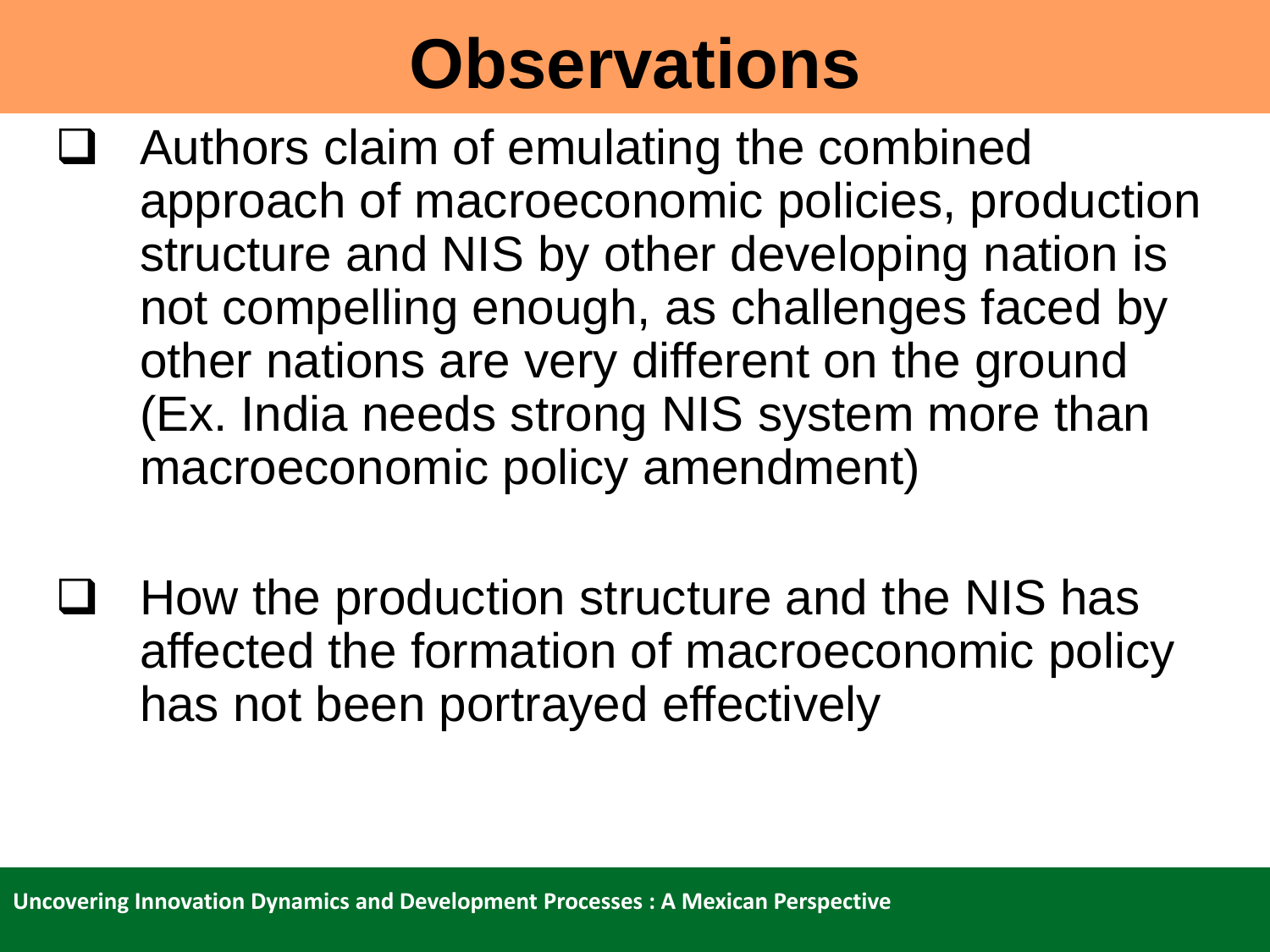### **The Role of the Diaspora in Supporting National Innovation System: The experience of India, Malaysia and Taiwan**

*by Rajah Rasiah, Yeo Lin & Anandakrishnan Muniratha*

**The Role of the Diaspora in supporting National Innovation System : The Experience of India, Malaysia & Taiwan**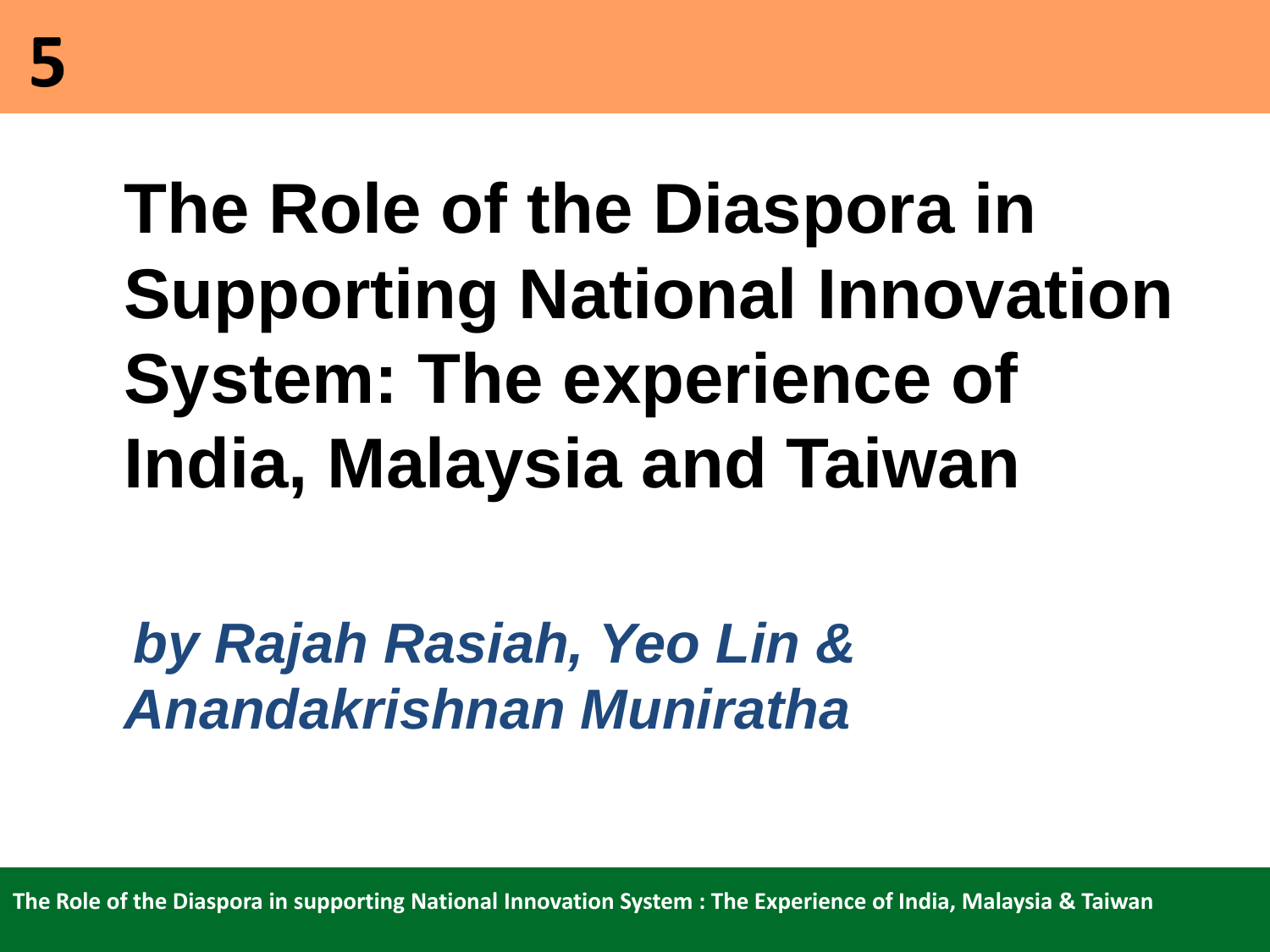### **Summary of the paper**

#### $\Box$  This paper analyses & examines

- *1. The cross flow of national human capital in the development of national innovation system*
- *2. Sector specific approach like Taiwan in IC Industry for connecting and coordinating the spill over of globally evolved knowledge*
- $\Box$  Taiwan's experience with the Diaspora has been the most impressive as the government being able to attract them to research and teaching into universities, public labs and to manage high tech companies
- $\square$  Taiwanese Diaspora was instrumental convincing the govt. to launch ITRI in 1974 and to develop the integrated circuits (IC) industry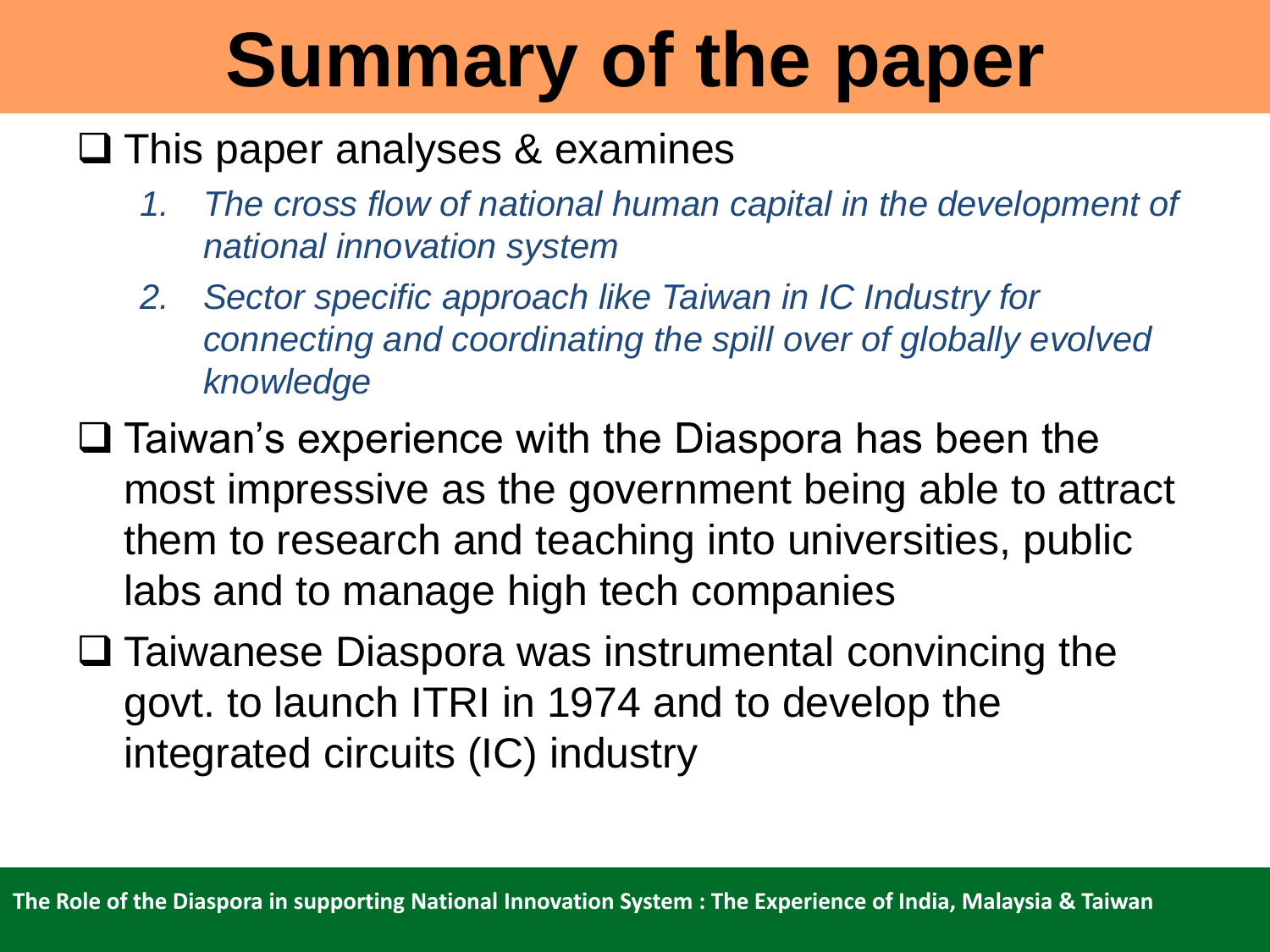- Government investment into building the high tech infrastructure was a major development in the transformation of Taiwan into a high tech hub *(Hsinchu Science Industrial Park)*
- Well coordinated positively designed policy was responsible for Taiwanese growth
- $\Box$  India benefited from returning Argonauts from 1990 sans any explicit brain gain policy in place
- $\Box$  Indian Govt. adopted policies to support the software industry, raised standard of infrastructure and opening up of the economy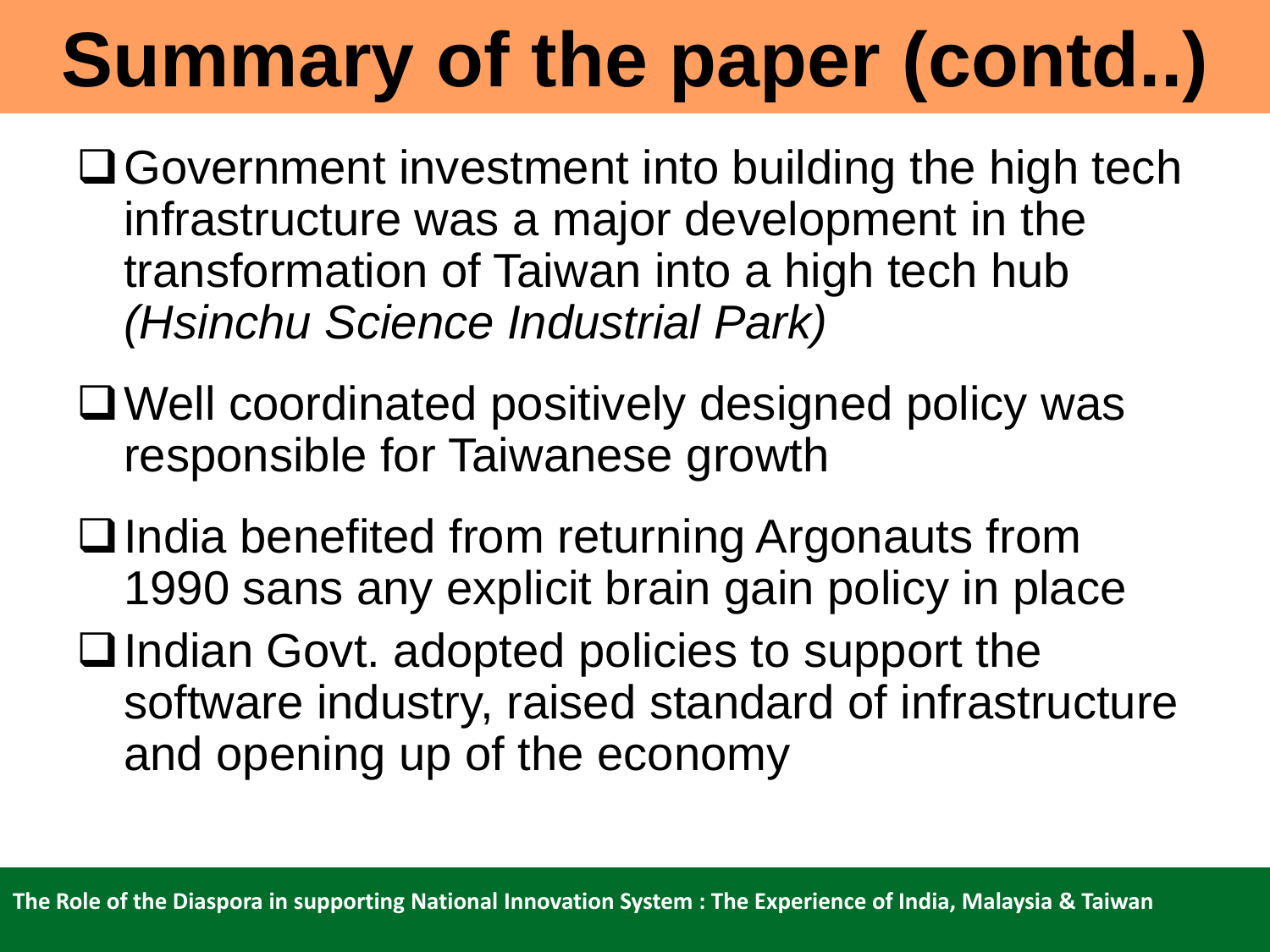- $\Box$  The founders of top 10 software exporting firms in India are educated and trained in Indian institutions
- $\Box$  In India barrier for technological growth lies in the uncertainty of protection of IPR
- $\Box$  India gained due to its expenditure for higher education like in IITs, IIS, IIMs and IISC
- Malaysia failed to attract qualified Malaysians due to policy lacking in industrial focus, returnees came at personal capacity and without any strategic purpose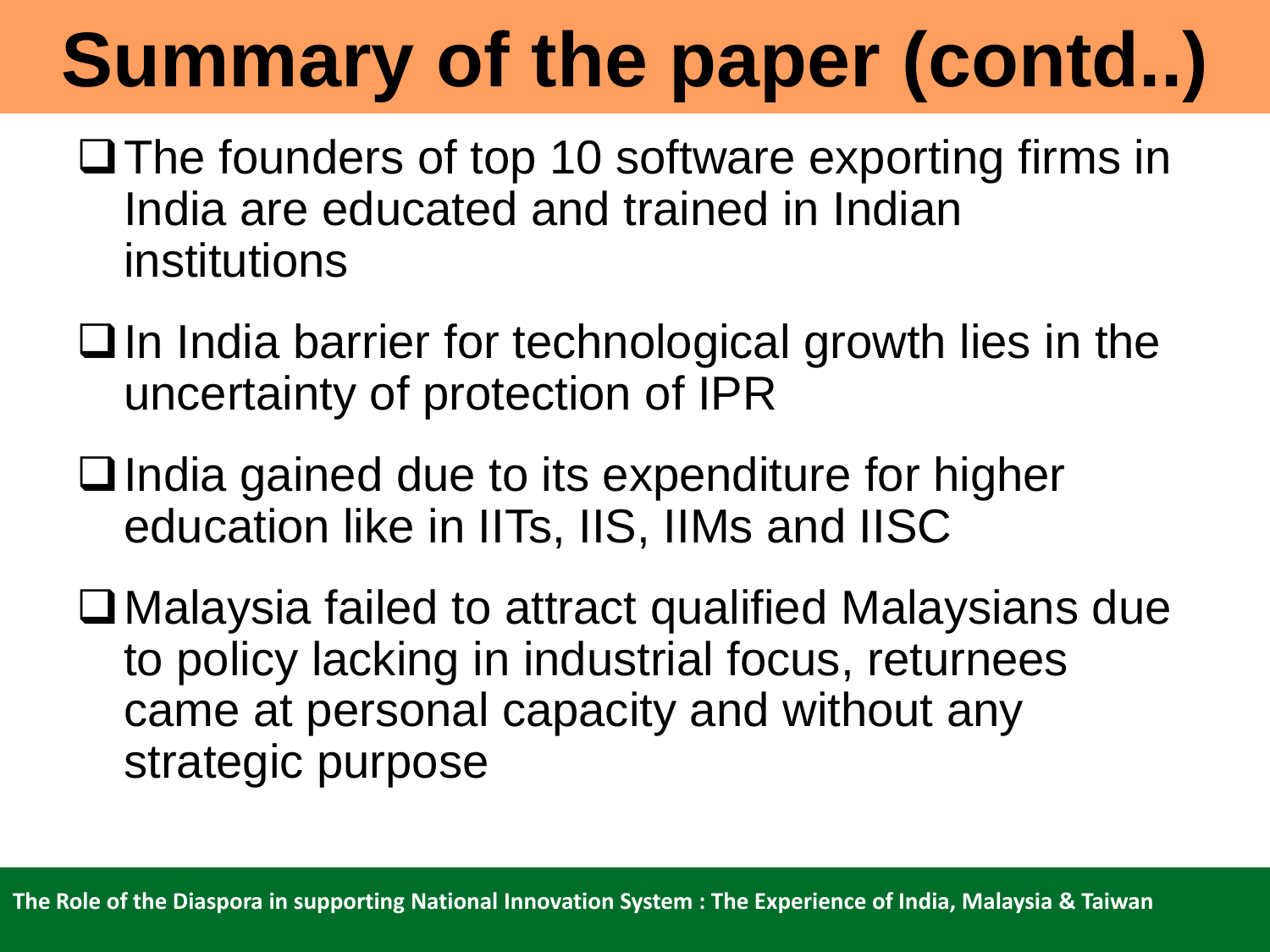#### **Observations**

- Lucid Interpretation on how best nations like India, Taiwan & Malaysia have attempted to counter the Brain Drain and how effective has been the Brain Gain policy
- $\Box$  The paper is relatively silent on some of hard realities which are essential to chalk out an effective conclusion
	- *1. There has to be sufficient hard facts like a detailed professional skill mapping of the Diaspora employed in high level innovation activity. Meaning the data to be obtained is not just on how many professionals are employed abroad but more importantly where and what type of activities they are involved in*
	- **2.** *Important to bring out a corollary from this paper on how professional skill/qualification/industrial experience of the Diaspora working in more advanced countries has influenced the S&T and HR policy*
	- *3. What % of private sector investment in cutting edge research and development*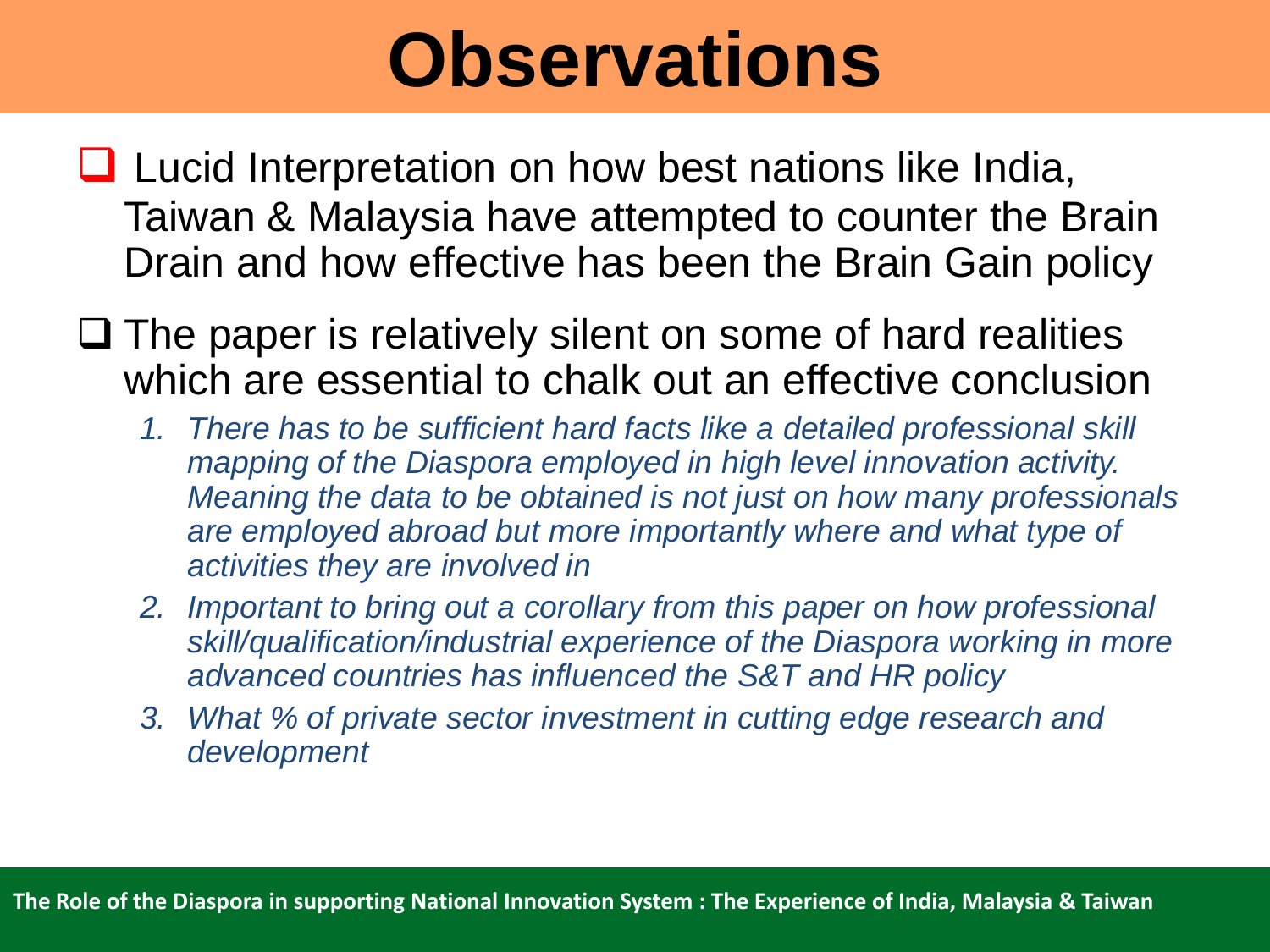### **Observations (contd..)**

- $\Box$  The paper has made passing reference about the contribution of IP regime. A comparative status for IP protection in respective countries will bring to light the glaring inadequacy in IPR regime in spawning investment in high tech R&D
- Author states that Govt. investment into building high tech infrastructure was a major development for transformation of Taiwan into a high-tech hub a comparison need to be made with India & Malaysia in this respect to better understand such claim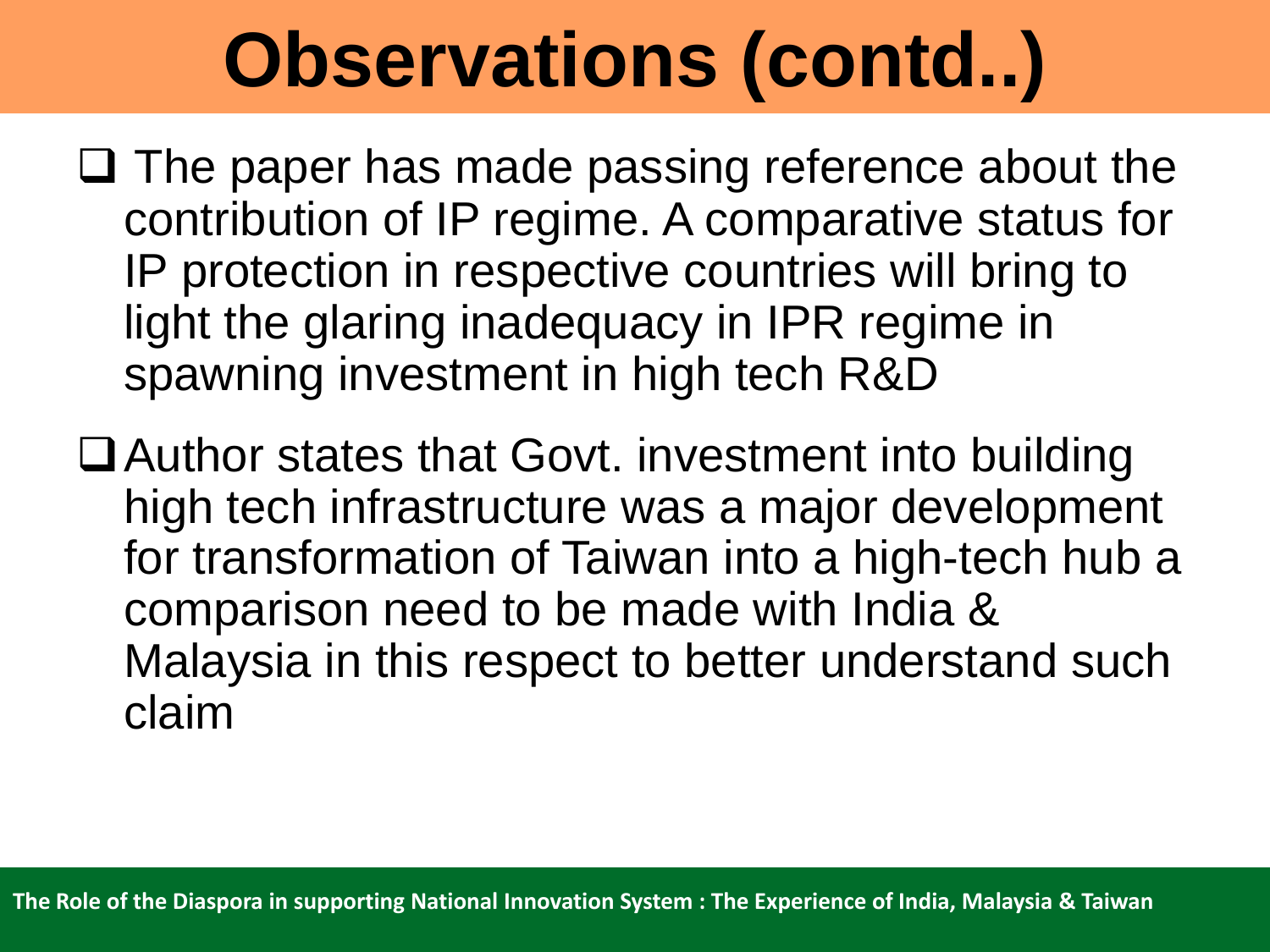### **Perspective on Public Funded Research for Technological Development: Insights from India's Technology Trajectory**

#### *by Amit Shovon Ray and Sabyasachi Saha*

**Perspective on Public Funded Research for Technological Development : Insights from India's Technological Trajectory**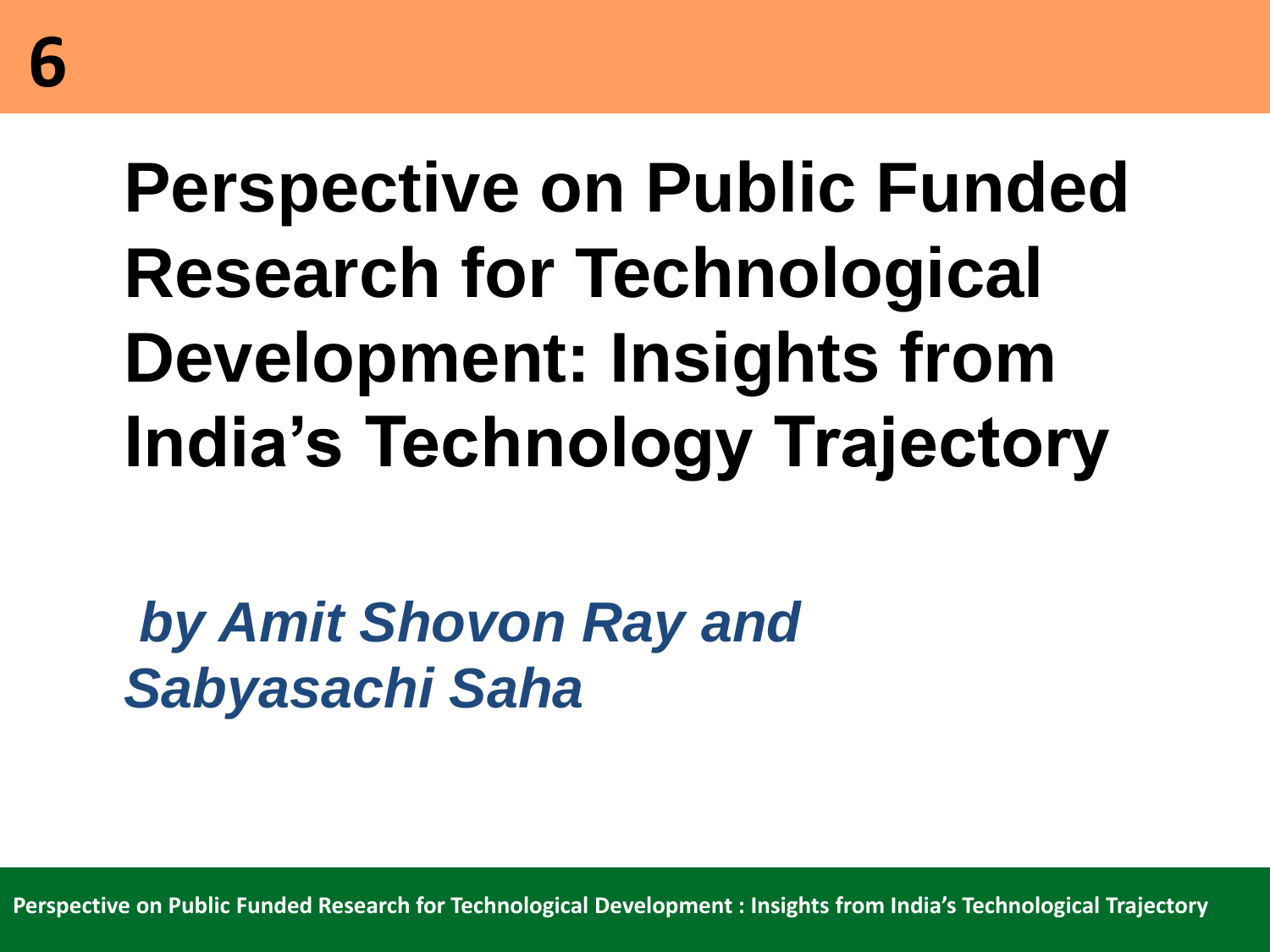### **Summary of the paper**

- $\Box$  The report covers a detailed description of the technological trajectory of pre and post reforms period
- $\Box$  India was lagging during 70s and 80s when Asian Tigers observed growth spearheaded by expansion of labor intensive manufacturing
- $\Box$  Pre reforms the basic objective of technology policy was development of indigenous technological capability
- Focus was on technological search, selection, implementation and capability building through reverse engineering
- □ Private R&D was encouraged to facilitate acquisition of technological capability through minor innovations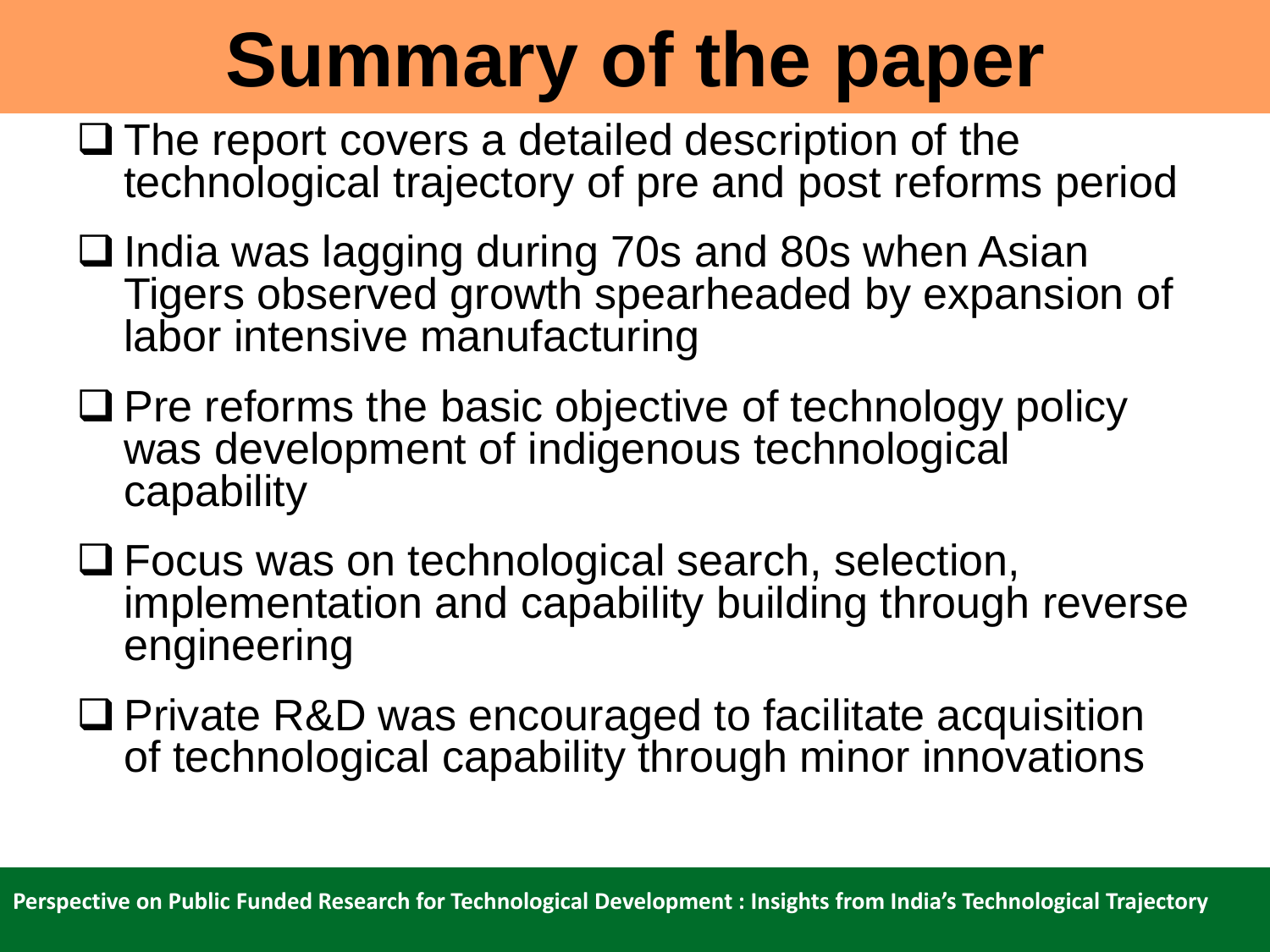- Post reforms major change came in Governments attempt to separate institutional R&D and commercial R&D
- $\Box$  Collaborative R&D efforts of both the public and the private sectors through PPP models (NMITLI)
- □ Paper highlights Total Factor Productivity which indicates low contribution on industrial growth and economic prosperity by technological advancement
- Paper also highlights technological capability building as path dependence evolution. 3 states are
	- *1. Production engineering = learning by doing + learning by adapting*
	- *2. Reverse engineering = learning by design + learning by improved design*
	- *3. Learning by setting up new production, system and processes with basic R&D capability*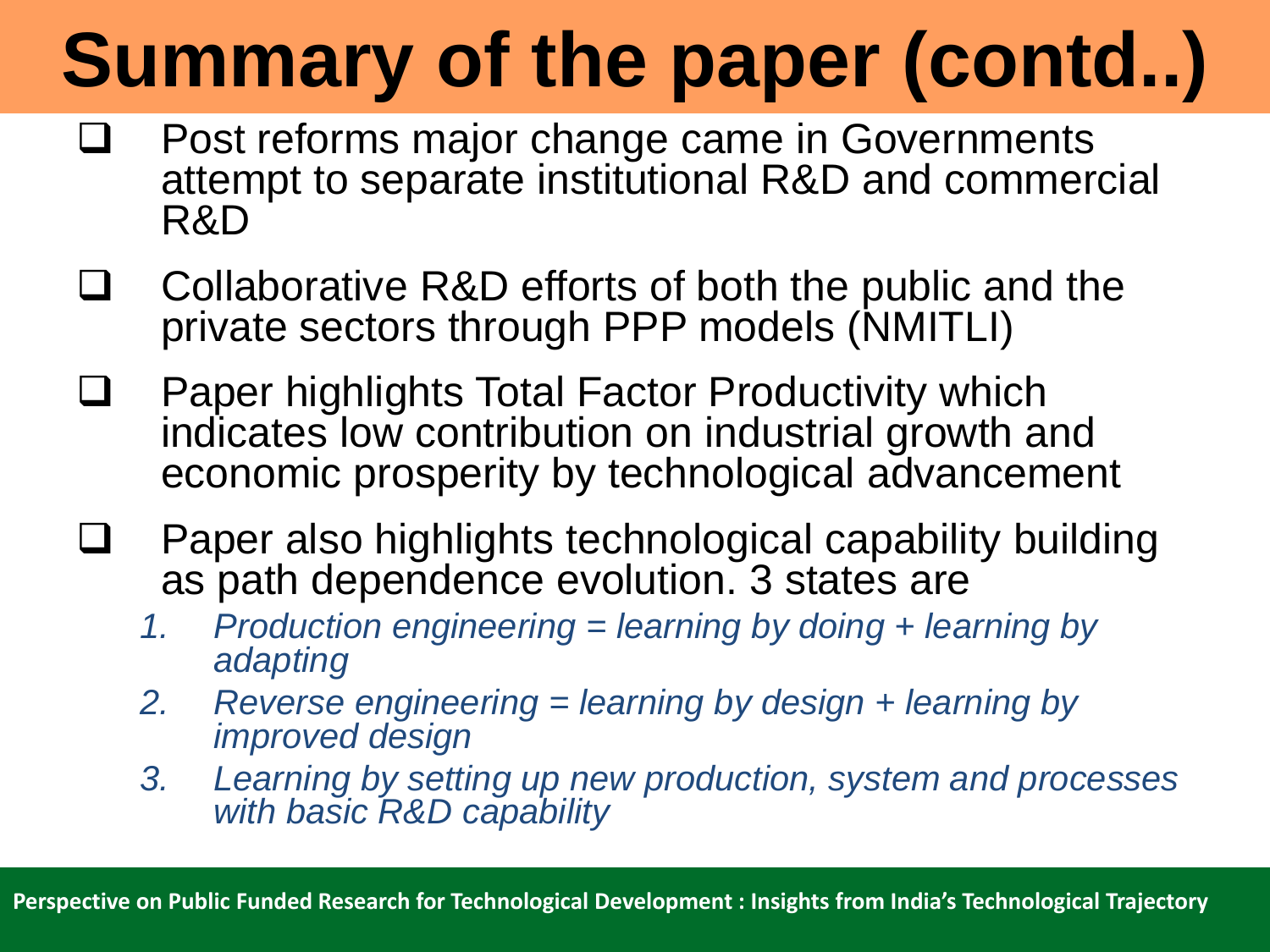- The public funded research (e.g. CSIR labs) has played and important role to build up the stage for post reforms advancement
- Challenge remains in the linkages between all stakeholders specially the public labs, industry and educational institutes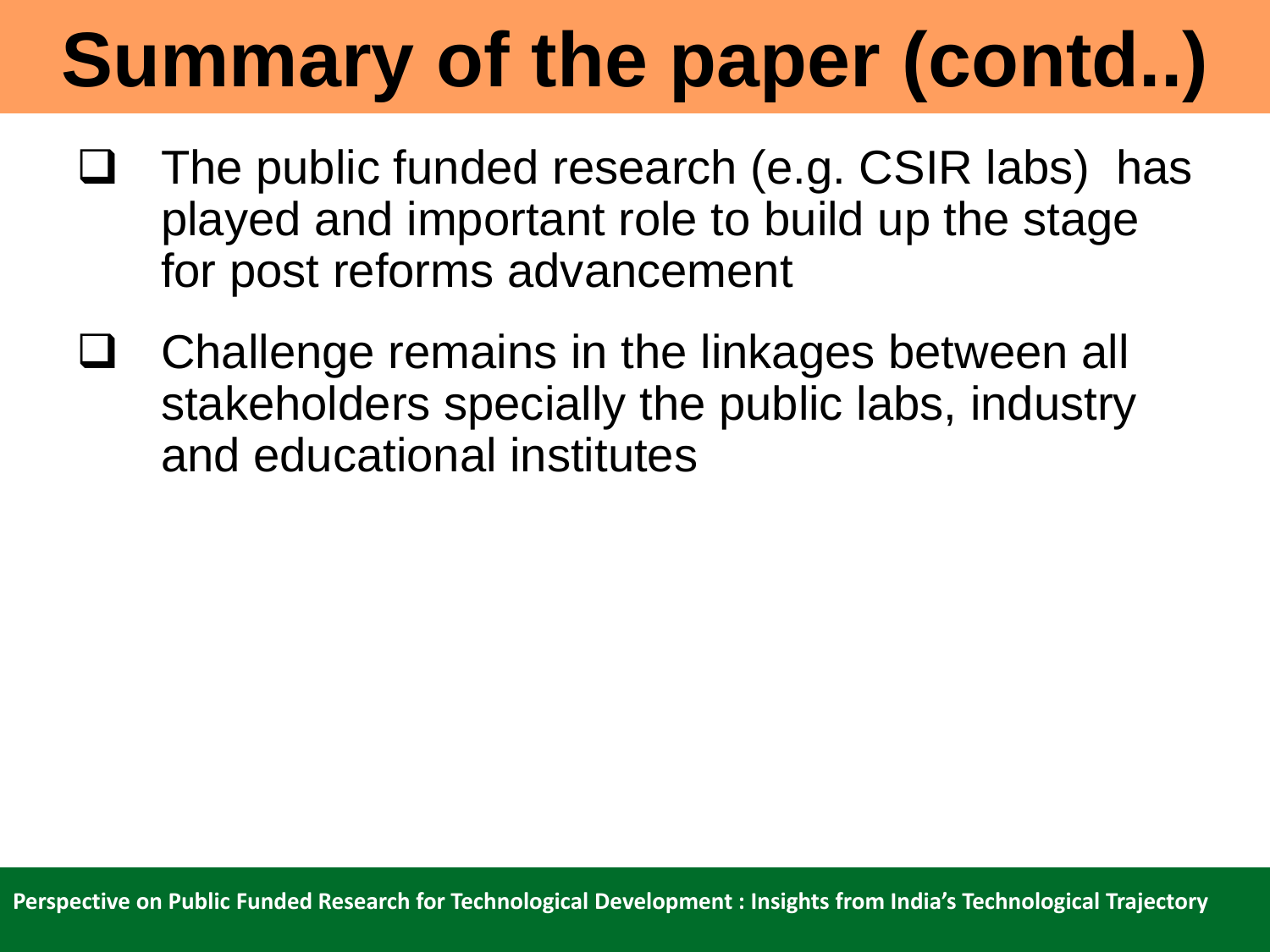#### **Observations**

- Analysis of S&T policy and is impact in the postreforms period could have been more critical than showing some isolated successes like NIMITLI and DRPP as a result of policy shift
- $\Box$  Technological learning, capacity building and innovation is not the only factor for India's emergence in recent times. Factors like policy decisions to open up the economy, industry showcasing great deal of business acumen other than R&D are some critical issues
- India is still a factor driven economy and needs to go a long way to be a knowledge driven economy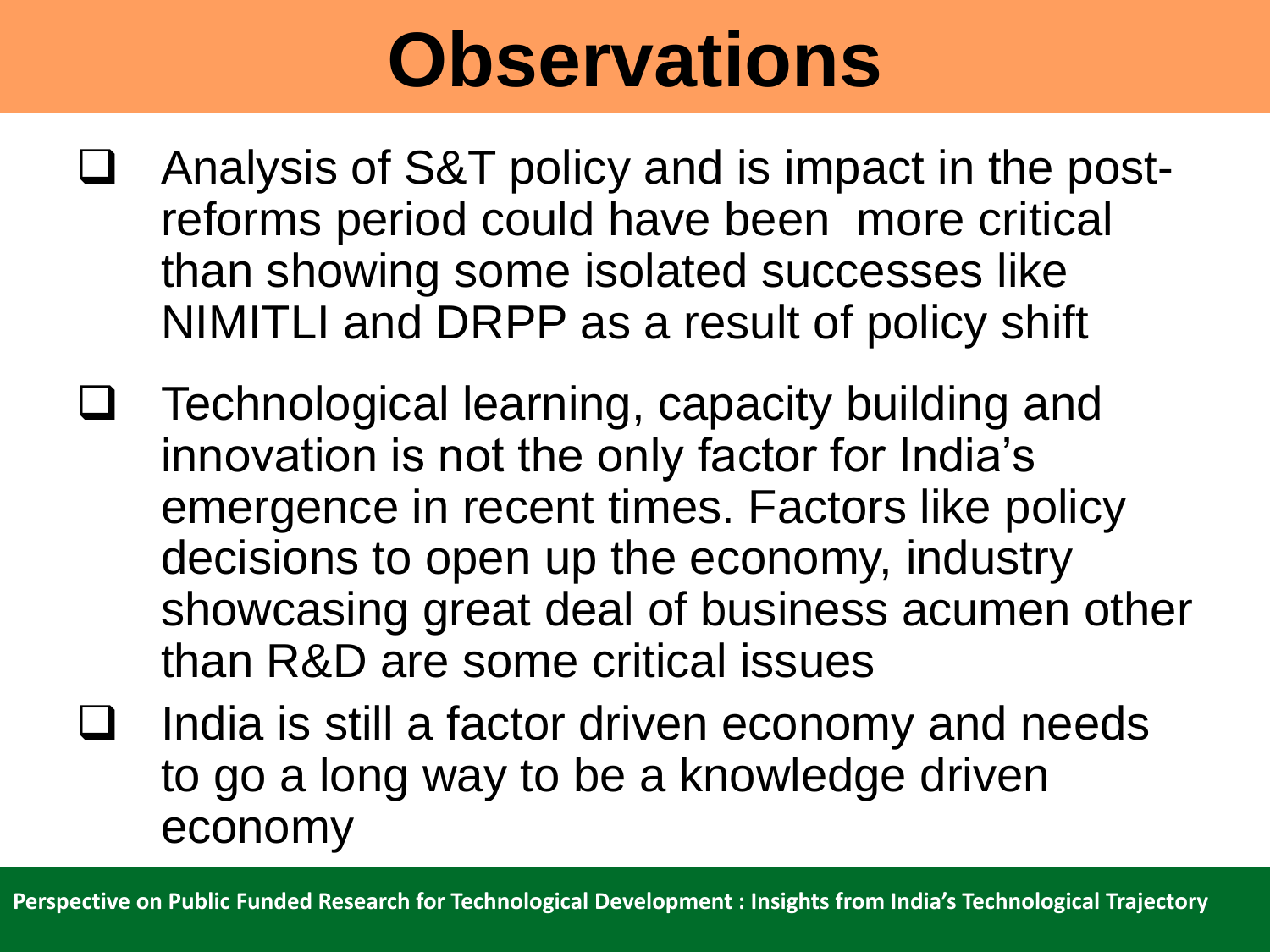### **Observations (contd..)**

- $\Box$  It would be important to explore India-Specific innovation ecosystem model including IPR regime that will enable changing the current situation
- It is important to explore a workable model of public funded research or industry-academia relation. The following questions needs to be addressed

*Do govt. trust industry? Do institutions have capability, infrastructure and accountability? Do industry have the mindset? Do we have enough capable human resource? Does the nation have clear prioritized focus/strategy? Do we have professional delivery mechanism?*